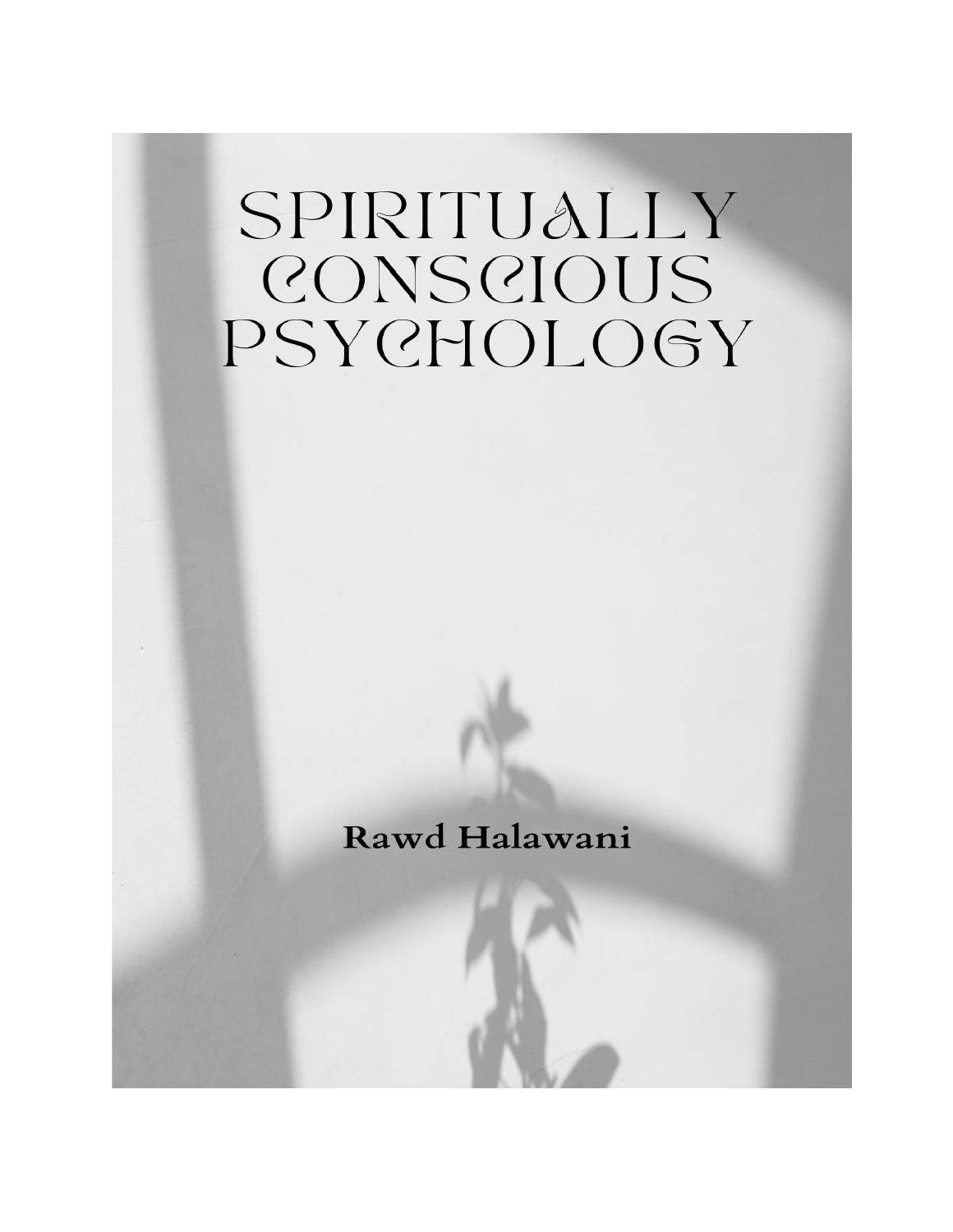# **Spiritually Conscious Psychology**

**Authored by: Rawd Halawani**

Publishing Partner: **IJSRP Inc. [www.ijsrp.org](http://www.ijsrp.org/)**

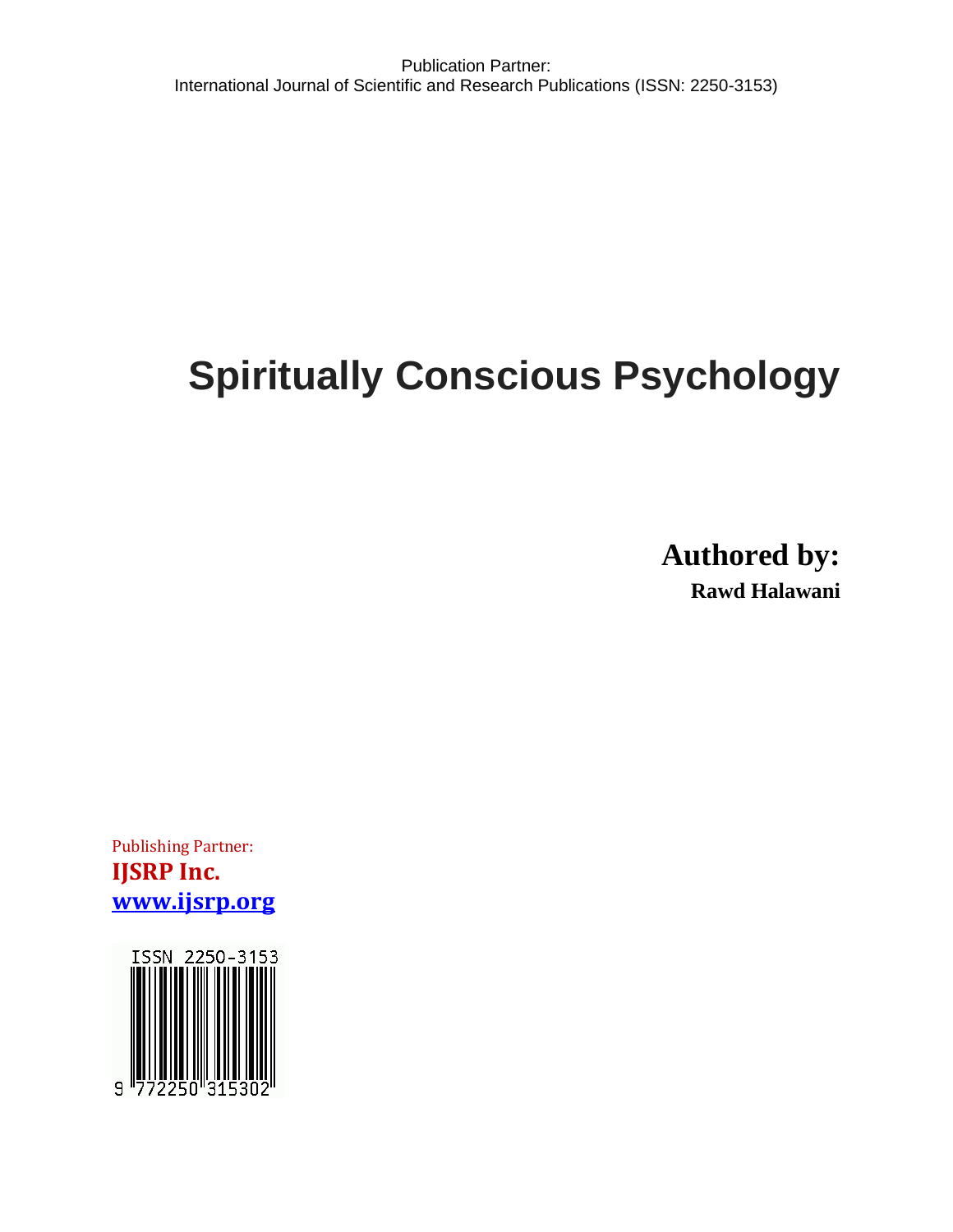# Preface

This monograph postulates a holistic understanding of human wellbeing and conceptualizes its manifestation in healthcare settings generally and the psychotherapeutic context particularly. Rooted in post-materialist scientific literature, the potentialities of non-local, transpersonal healing are explored and are grounded in the relational dynamics of the psychotherapeutic encounter.

I would like to express my sincerest gratitude and warm appreciation to the following persons who have offered their support as I embarked on this writing journey:

Mr. Mitchell Saskin, my professor and mentor, for being a source of grounding and inspiration. Your generous sharing of wisdom as well as your compassionate, healing presence have granted me the inspiration and confidence to acknowledge, trust and express my own insights.

My mother, for your nurturing soul that lent me the strength to create during these globally turbulent times. Your openness to understanding my primal wounding and dedication to expanding your consciousness in service of my healing as well as your own, is the most heartwarming expression of love.

My father, for your infinite generosity, affection and protection. At times where my heart was closing, you opened it to the realm of potentiality that exists within me to create meaningful work. Your loving, relentless persistence allows all those around you to bring their divine gifts into fruition.

My sister, for introducing me to art that feeds my sense of meaning, imagination and engagement with the world. In you, I sense fire that ignites the dullest moments with beauty and wonder. In you, I sense courage that inspires one to unapologetically lead with authenticity.

My brother, for your playful spirit that can ground yet energize one's being. I have always found comfort in your open mind, warm heart and resilient shoulders. May I continue to learn from your wise simplicity.

My therapist Natasha, for being a consistent source of unconditional acceptance and love. For being with me as I sit with the darkest aspects of myself, and opening my eyes to the loving essence underlying them all.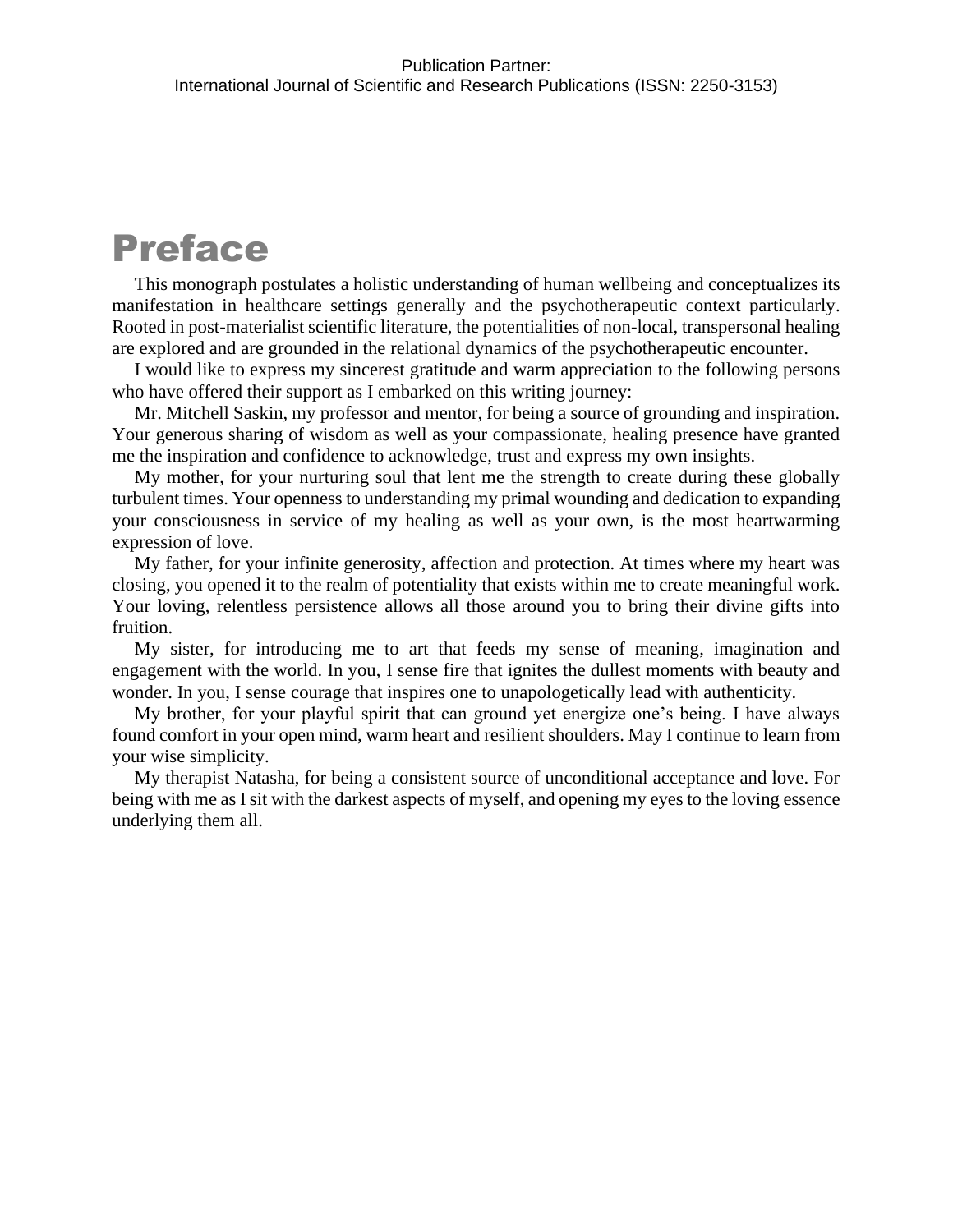# Copyright and Trademarks

All the mentioned authors are the owner of this Monograph and own all copyrights of the Work. IJSRP acts as publishing partner and authors will remain owner of the content/s.

# Copyright©2022, All Rights Reserved

No part of this Monograph may be reproduced, stored in a retrieval system, or transmitted, in any form or by any means, electronic, mechanical, photocopying, recording, scanning or otherwise, except as described below, without the permission in writing of the Authors & publisher.

Copying of content is not permitted except for personal and internal use, to the extent permitted by national copyright law, or under the terms of a license issued by the national Reproduction Rights Organization.

Trademarks used in this monograph are the property of respective owner and either IJSRP or authors do not endorse any of the trademarks used.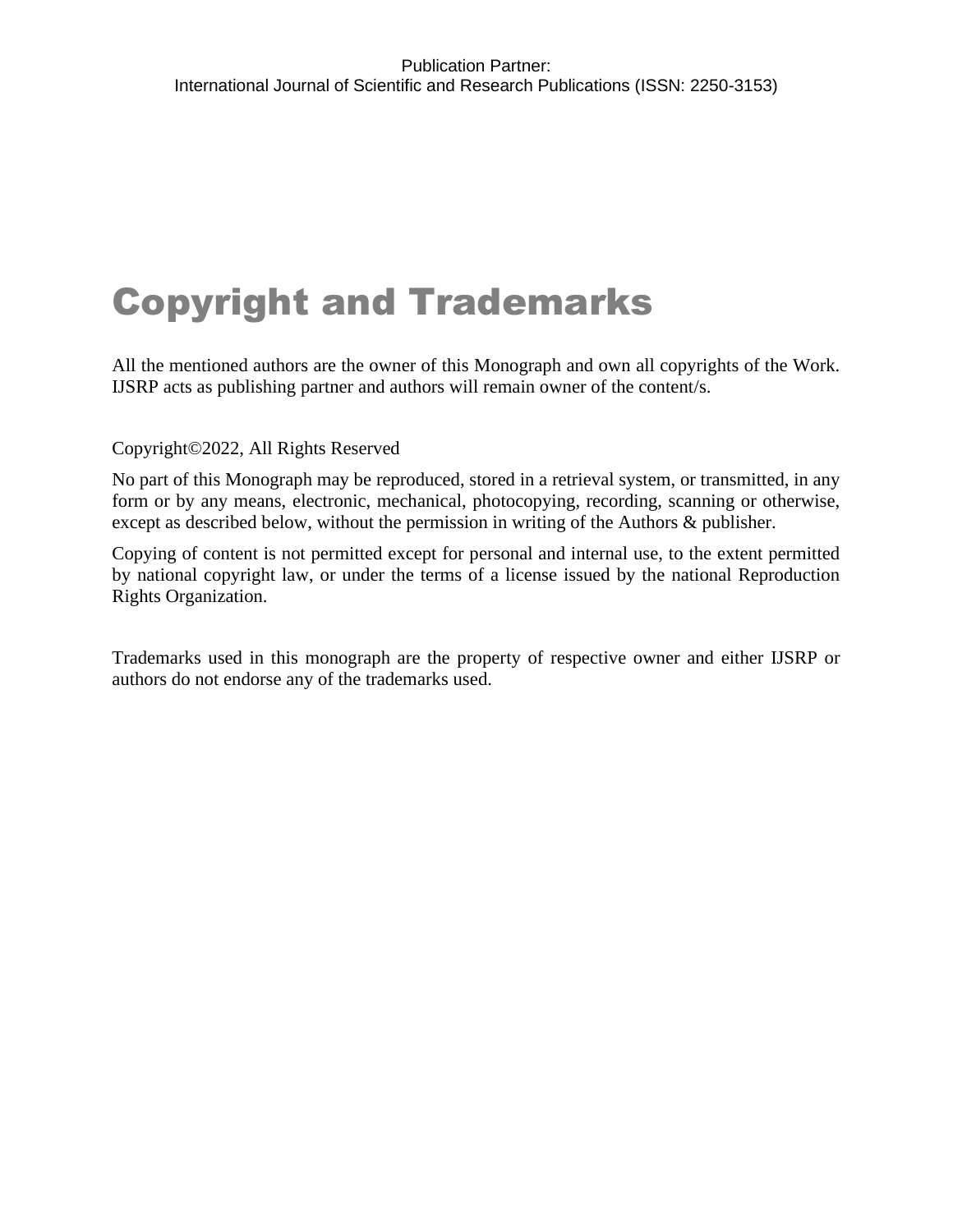# Author

**Rawd Halawani** is a 25-year-old, Palestinian-Jordanian woman who's been called to uncover a path towards psychospiritual integration. She was first introduced to the realm of inner healing as a psychotherapy client in her early 20's, a time that was marked by anxiety, fear and a loss of meaning in her life.

After a few wrong turns, Rawd eventually found her way to a transformative psychotherapeutic relationship that allowed her to decolonize her mind and reclaim her connection to the sacred. This healing relational experience inspired her decision to complete a master's degree in Spiritual Psychology at Teachers College, Columbia University which she graduated from in April, 2021.

As a recent graduate, Rawd is currently working on holistic healing and education projects in her hometown, Amman, Jordan, where she aspires to expand the integrative discourse on psychology and facilitate its individual and collective embodiment.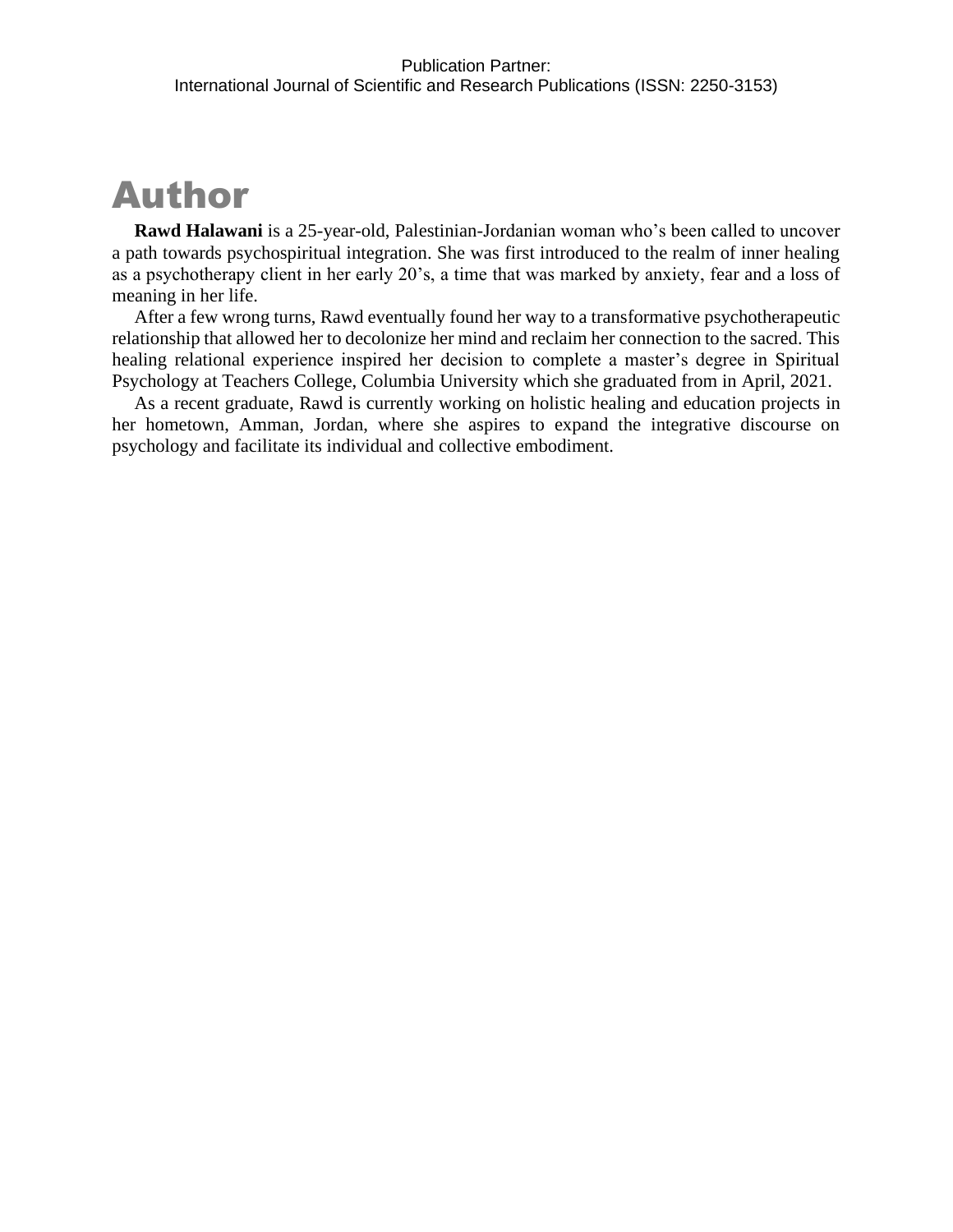# Table of Content

| <b>INTRODUCTION</b>                                      | 8  |
|----------------------------------------------------------|----|
| PART ONE: TOWARDS HUMANIZING HEALTHCARE                  | 8  |
| <b>REPAIRING THE BIOLOGICAL MACHINE</b>                  | 8  |
| THEORETICAL GROUNDING                                    | 9  |
| <b>UNDERSTANDING HEALTH</b>                              | 10 |
| ANECDOTES?                                               | 10 |
| <b>ROLE OF THE HEALER</b>                                | 11 |
| <b>MIND-BODY MEDICINE: THE MENTAL BODY</b>               | 11 |
| THE RISE OF MIND BODY MEDICINE                           | 11 |
| THE SCIENCE BEHIND MIND BODY-MEDICINE                    | 11 |
| <b>LOCAL CONNECTIONS: THE PLACEBO EFFECT</b>             | 11 |
| <b>DISEASE VERSUS ILLNESS</b>                            | 12 |
| PLACEBO EFFECT: IMPROVING DISEASE                        | 12 |
| PLACEBO EFFECT: IMPROVING ILLNESS                        | 12 |
| PLACEBO EFFECT AS INTERPERSONAL HEALING                  | 12 |
| Filling the Mental Gap                                   | 13 |
| <b>INTEGRATIVE MEDICINE: A POST-MATERIALIST VIEW</b>     | 13 |
| SPIRITUALITY AND CONSCIOUSNESS IN POST-MATERIALIST TERMS | 14 |
| <b>QUANTUM MYSTICISM</b>                                 | 14 |
| POST-MATERIALIST MEDICINE                                | 14 |
| NON-LOCAL CONNECTIONS: TELECEBO EFFECT                   | 15 |
| NON-LOCALITY: EMPIRICAL BASIS OF TELECEBO                | 15 |
| THE HEALING POWERS OF INTENTION                          | 15 |
| <b>EXTERIORIZATION IN SPACE: HUMANS</b>                  | 15 |
| <b>EXTERIORIZATION IN SPACE: NON-HUMANS</b>              | 16 |
| EXTERIORIZATION IN TIME: OUTSIDE THE PRESENT             | 16 |
| <b>TELECEBO IN PRACTICE</b>                              | 17 |
| PART TWO: SPIRITUALLY-CONSCIOUS PSYCHOLOGY               | 17 |
| THE RELATIONAL SOUL                                      | 17 |
| <b>NUANCES OF RELATIONAL SPIRITUALITY</b>                | 17 |
| RELATIONAL SPIRITUALITY WITHIN A PSYCHODYNAMIC FRAMEWORK | 18 |
| <b>ATTACHMENT THEORY</b>                                 | 18 |
| <b>DWELLING, SEEKING AND ATTACHMENT</b>                  | 18 |
| RELATIONAL SPIRITUALITY THROUGH THE LENS SELF-PSYCHOLOGY | 19 |
| THE FUNDAMENTALS OF A SPIRITUALLY-CONSCIOUS PSYCHOLOGY   | 20 |
| THE NEED FOR AN INTEGRATIVE APPROACH                     | 20 |
| PSYCHOLOGY AND SPIRITUALITY IN DIALOGUE                  | 20 |
| EGO STRENGTH AND EGOLESSNESS                             | 21 |
| FEELINGS VERSUS EMOTIONS                                 | 22 |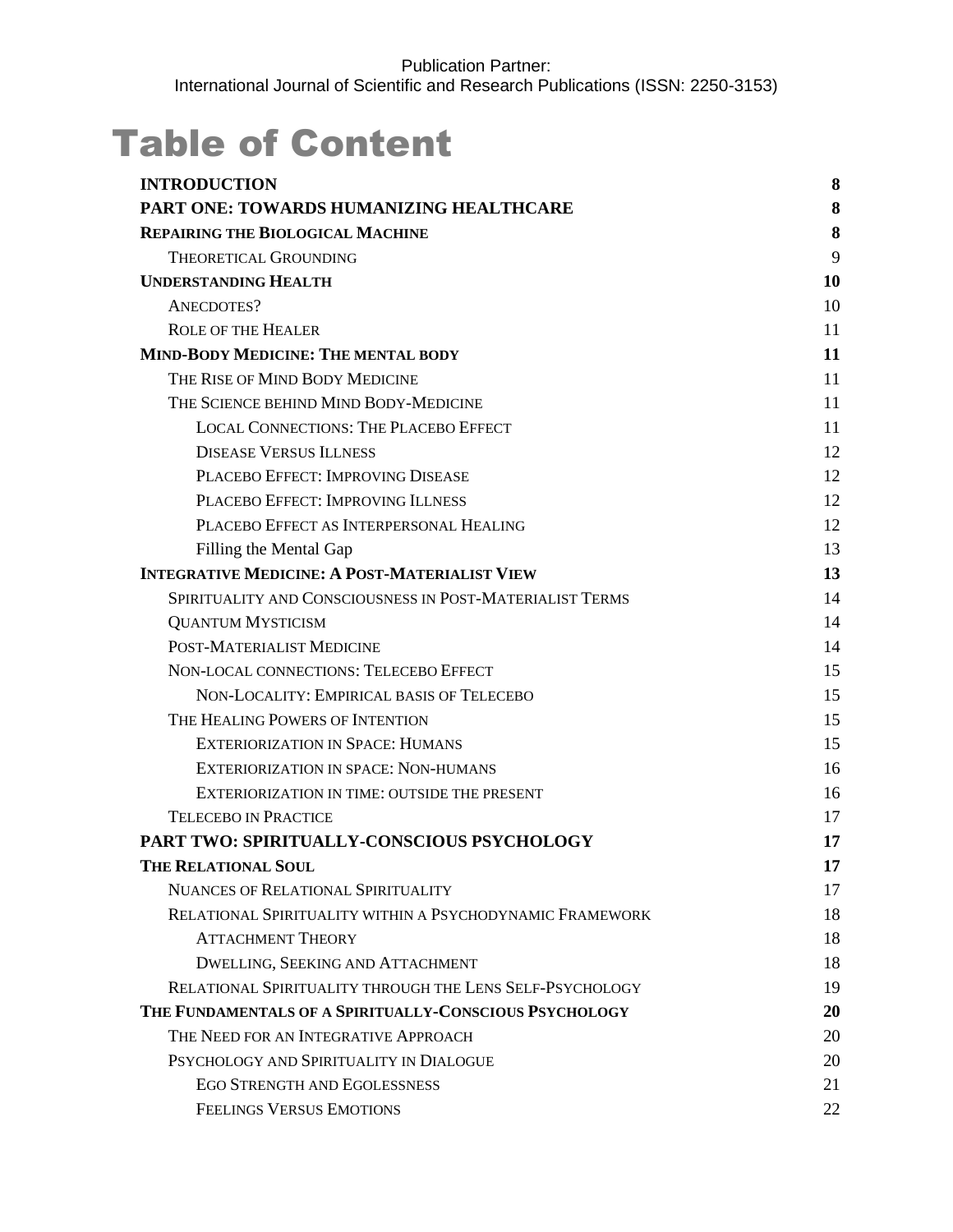| <b>MODEL OF THE PERSON</b>                                          | 22 |
|---------------------------------------------------------------------|----|
| <b>MODEL OF THE PERSON: A PSYCHOSYNTHESIS PERSPECTIVE</b>           | 22 |
| I, SELF AND THE WILL                                                | 23 |
| <b>SUBPERSONALITIES</b>                                             | 24 |
| <b>AUTHENTIC UNIFYING CENTER</b>                                    | 24 |
| <b>SPIRITUALLY-CONSCIOUS PSYCHOTHERAPY</b>                          | 25 |
| <b>MISSION</b>                                                      | 25 |
| SPIRITUALLY-CONSCIOUS PSYCHOTHERAPIST: CORE QUALITIES AND FUNCTIONS | 25 |
| <b>BIFOCAL VISION</b>                                               | 25 |
| EXTERNAL UNIFYING CENTER                                            | 25 |
| THE HOW OF UNCONDITIONAL PRESENCE                                   | 26 |
| EMBRACE THE STATE OF NOT-KNOWING                                    | 26 |
| <b>BEFRIEND YOUR OWN FLAWS</b>                                      | 26 |
| THERAPISTS DO NOT CREATE, THEY FACILITATE.                          | 26 |
| <b>CLOSING: IT ALL COMES DOWN TO LOVE</b>                           | 27 |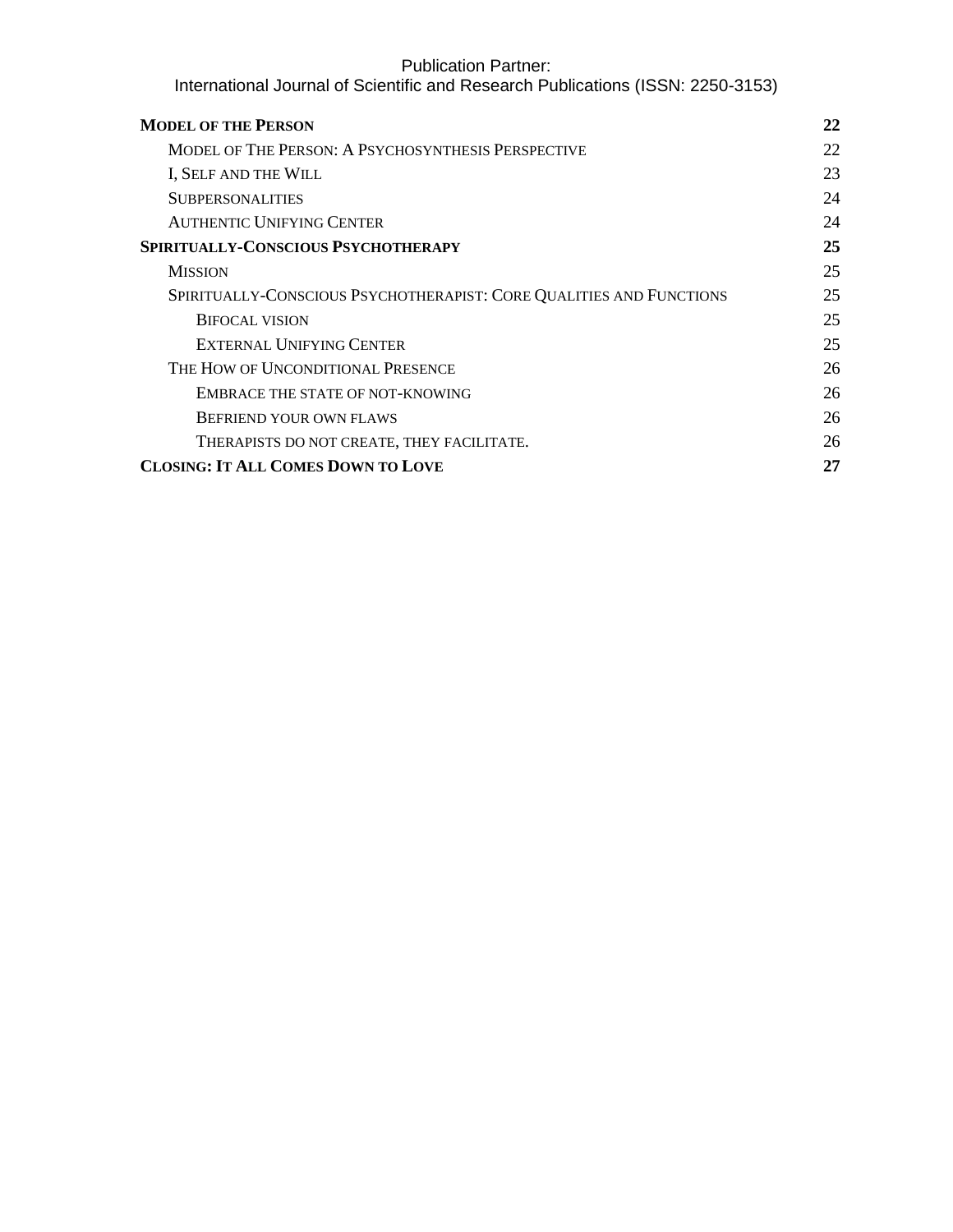### International Journal of Scientific and Research Publications (ISSN: 2250-3153)

#### **INTRODUCTION**

<span id="page-7-0"></span>The deepest existential questions sprung to the fore of human consciousness in the wake of the coronavirus pandemic. As I grappled with the proximity of illness and death that the situation summoned, I was compelled to further explore and put into words the meaning behind the paradoxes of peace and suffering, wellness and illness, life and death. Undertaking this endeavor during such uncertain, delicate times was incredibly challenging yet highly rewarding. That is, it propelled me to delve into my most painful and formative memories, my deepest, most puzzling questions and worries while simultaneously expanding my awareness of the vastness of choice and freedom that reside within the present.

The fruit of this journey is a thesis that contributes to a humanizing discourse on health generally and psychology specifically, that's rooted in spiritual wisdom and backed by post-materialist scientific insights. As such, a sacred psychotherapeutic praxis is birthed, as a path to the synthesis of analytic competence and spiritual depth is carved. I created this work with the intention of helping sufferers and healers to restore their sense of hope and love as they navigate the complexities of their existential experiences.

# <span id="page-7-1"></span>**PART ONE: TOWARDS HUMANIZING HEALTHCARE**

# <span id="page-7-2"></span>**I. Repairing the Biological Machine**

# *"Suffering is experienced by persons"*  Cassell (2004, p. 32)

As a young child, I was remarkably attuned to other people's energetic frequencies as I'd sense their thoughts and emotions in my body. At one level, this gift filled my young years with wonder and a sense of interconnectedness. One another level, it caused a sense of confusion and sadness at times when I found myself unwillingly embodying the pain of others. That is, I did not have the means to make sense of such experiences since the language of the unseen was not spoken of in my environment.

Despite my lack of intellectual comprehension, I remained drawn to people's inner experiences and was eager to contribute to them in a loving capacity. I also became increasingly interested in understanding the purpose behind human existence and suffering as well the place for God in them. Unfortunately, my intuition and curiosity weren't nurtured by my socio-cultural environment, in fact, they were either neglected, questioned, rejected, pathologized or punished by adult figures. They were addressed most aggressively in educational settings, as I was consistently reminded by my teachers that discourse on the matters of the spiritual realm had no place on the school premises. Fear was their chief weapon of discipline and so I was kept away from such "sinful" conversations and mere contemplations.

As I actively divorced myself from my non-rational aspects, my psychospiritual fragmentation ensued. With a fragile sense of self, my inner life turned gloomy and I showed up in the outer world in an anxious manner. Tending to these inner wounds proved difficult since the dominant narrative around mental illness in my socio-cultural environment was imbued with shame-inducing messages. For instance, religious interpretations suggesting that psychopathology is a form of divine punishment were a central theme. As those messages found their way through the core of my unconscious, I became increasingly resistant to acknowledging and accepting my struggle with mental health. Aside from religious underpinnings, personal weakness is seen as a determinant of psychological suffering by the social majority who are either unaware or skeptical of the scientific soundness of psychological knowledge. Such sociocultural notions poured down my negative self-concept.

As I continued to run from my mind, my body began to speak on its behalf as it called for help. I started experiencing psychosomatic symptoms such as shortness of breath, chest pain, dizziness and fatigue, which I naively interpreted as isolated and random events. I turned to medical doctors with different specialties in hopes of uncovering the cause and cure of my ill-health. Each doctor would ask about the onset, nature and frequency of my symptoms and would then run a few tests in search for biological markers of physical dysfunction. Failing to arrive at materialistic interpretations, they would close the clinical encounter on a sarcastic note as they'd "assure" me that it's all in my head and that I was in fact healthy.

Thus, with a few medical tests, my experience of suffering was invalidated. Through non-verbal means, those perhaps well-intentioned doctors communicated that I had no reliable source of personal knowledge about what my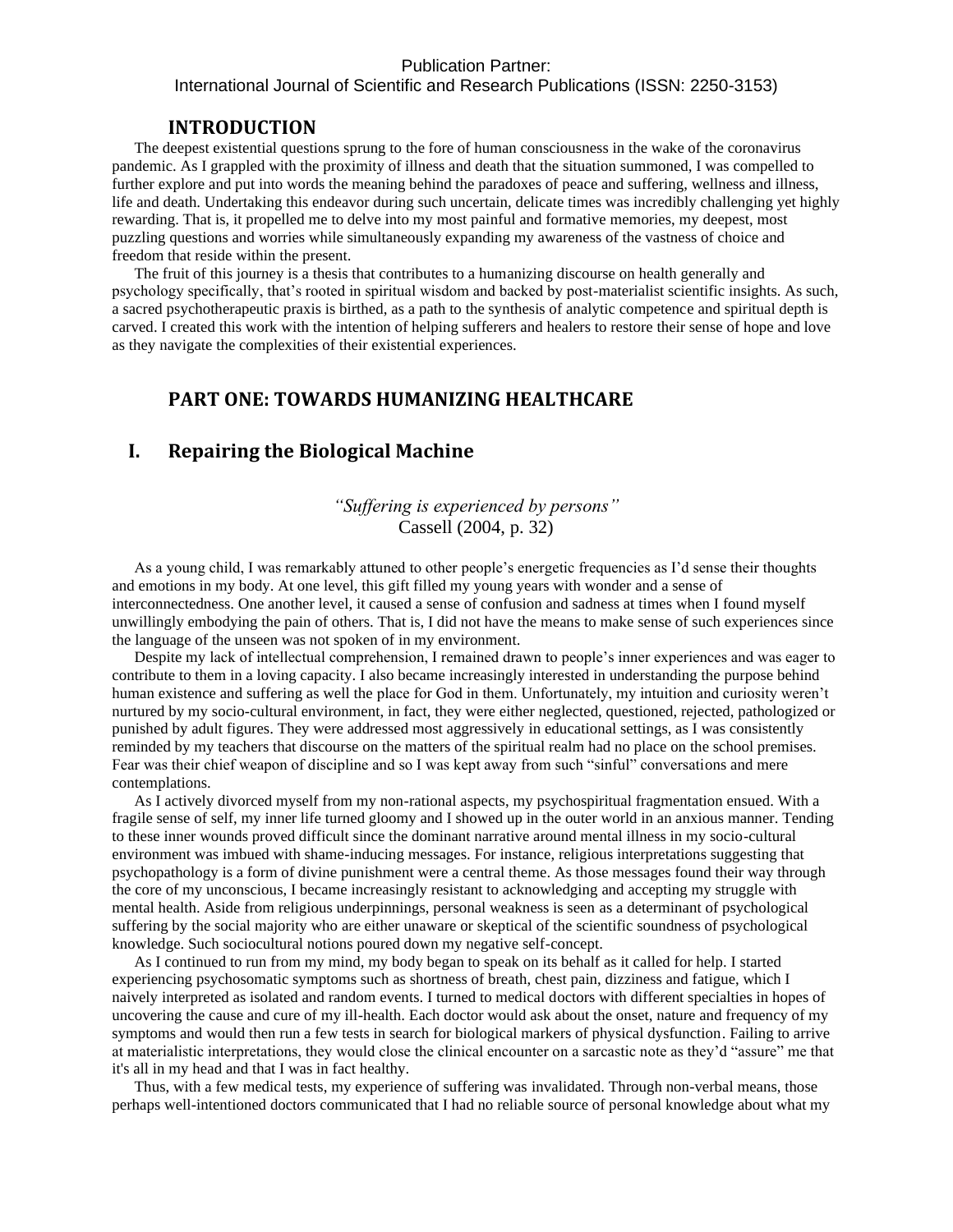# International Journal of Scientific and Research Publications (ISSN: 2250-3153)

body senses or needs. Accordingly, I became increasingly alienated from my own mind and body which intensified my feelings of insecurity and anxiety.

Such failed attempts propelled me towards the field of psychology as I remained hopeful about the possibility of finding answers. Unfortunately, my first psychotherapeutic experience was also marked with a dehumanizing quality. That is, my suffering was quickly reduced to one-to-two worded diagnostic categories (depression, generalized anxiety). Receiving a diagnosis was comforting at some level as it validated my experience of suffering. It also granted me with the linguistic means to interpret the mysterious phenomena of my internal world. However, I wanted more than to simply have my life memories, traumas and present struggles aggregated into an objective category and have my therapist assume how they have shaped my personality. I was longing to be heard and held while I dove into my pain and explored what it could teach me about existential meaning and my unique purpose in life.

My first psychotherapeutic journey started and ended with a diagnosis, as the therapist believed that the key to my healing was found in the books on evidence-based psychology rather than my personal narrative which drove me away from therapy.

### <span id="page-8-0"></span>**Theoretical Grounding**

Philosopher Michel Foucault (1963/1994) traced the medical field's shift towards a biomedical, reductionist approach to the 18th-19th century post-Enlightenment period during which the clinic emerged as an institutional structure that reorganized the conditions and parameters of medical discourse as he articulated:

"The clinic - constantly praised for its empiricism, the modesty of its attention, and the care with which it silently lets things surface to the observing gaze without disturbing them with discourse—owes its real importance to the fact that it is a reorganization in depth, not only of medical discourse, but of the very possibility of a discourse about disease. The restraint of clinical discourse (its rejection of theory, its abandonment of systems, its lack of philosophy; all so proudly proclaimed by doctors) reflects the non-verbal conditions on the basis of which it can speak: the common structure that carves up and articulates what is seen and what is said" (pp. xviii–xix). Thus, the clinic transformed the power dynamics governing the healthcare provider-client relationship as it assigned the healthcare provider authority over the client's body through the presumption of objective knowledge. It carved a medical model which efficiently subtracted "the individual, with his [sic] particular qualities" from the diagnostic and healing processes" (Foucault, 1963/1994, p. 14).

Nevertheless, the benefits of the biomedical model cannot be discounted as its corresponding innovations rendered several physical diseases, which were once equated with death sentences, easily predictable, preventable and treatable today. Beyond the physical, this materialistic approach to tackling disease demystifies culturally stigmatized health conditions, such as psychopathology, infertility and AIDs and may thus promote their social acceptance (Sontag, 2001). Freed from the weight of demeaning connotations, those affected by such illnesses may thus be better encouraged to seek treatment.

A humanizing medical encounter then necessitates the integration of the biological with the psychological, spiritual and sociocultural dimensions. That is, one's subjective experience with suffering and its symptoms is shaped by all those dimensions. In the context of psychotherapy specifically, such an integrative view of human health is essential to the therapist-client engagement in transformative dialogue around ways of being with suffering and transforming it in meaningful ways.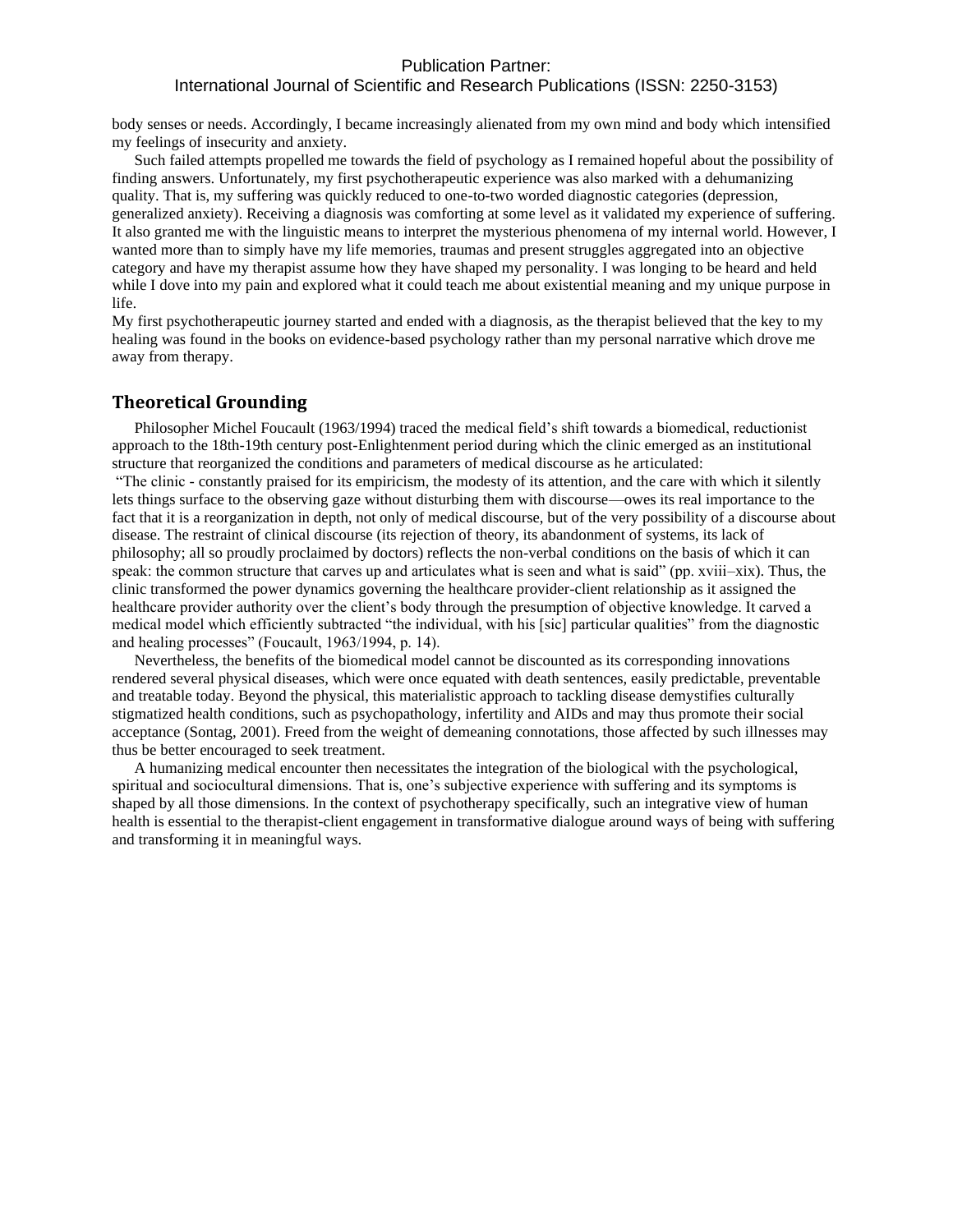International Journal of Scientific and Research Publications (ISSN: 2250-3153)

# <span id="page-9-0"></span>**II. Understanding Health**

# *''I prefer to understand man in the perspective of his health''*  Carl Jung (1953, p. 180)

Through attributing states of health and illness to strictly objective factors, modern medicine has deluded humans with the notion that they are capable of controlling their health. The dominant materialistic model adopts a pathogenic approach; operating under the premise that health is "a natural given" (Rijke, 1994, p.19) which can be sustained through the mitigation of environmental and behavioral risk factors. Accordingly, efforts are centered towards uncovering the roots of disease. Such an approach reduces the experience of wellbeing to the absence of disease.

Despite tremendous efforts to quantify and control the human condition, health care workers and their patients are constantly faced with the complexity, uncertainty and unpredictability that pervade healthcare. This calls for a shift towards a salutogenic medical perspective through which the human experience, in both health and illness, and ways of attaining resilience and freedom in both, are explored (Rijke, 1994).

In the salutogenic approach, posited by Antonovsky (1979), health and illness are conceptualized as interrelated aspects of human experience rather than mutually exclusive states of being. In the words of Antonovsky (1979): "All of us, as long as we are alive, are in part healthy and in part sick" (p. 5). Accordingly, Atonovosky postulated a continuum model of health in which it is conceptualized as a relational process with people constantly moving between wellness and sickness (Fries, 2020). Thus, the objective of the salutogenic health care system is to identify and facilitate the "adaptive coping mechanisms underscoring the movement to the healthy end of the 'ease–dis-ease' spectrum" (Open University, n.d., p.1). The human adaptive capacity is shaped by biopsychosocial-spiritual factors that shape an individual's subjective experiences of ease and dis-ease (Fries, 2020).

#### <span id="page-9-1"></span>**Anecdotes?**

Dr. Rudy Rijke (1958), co-founder of the Institute of Ecological Health Care in the Netherlands, has engaged in salutogenesis research as he examined cancer patients who have battled aggressive forms of cancer (many of which lack effective treatments) and defied expectations in terms of the quantity and quality of the lives they led with partial or complete remission.

One of them was a 63-year-old woman who was diagnosed with advanced metastatic cancer 12 years prior to being interviewed by Dr. Rijke. Her metastasis hadn't shrunk nor grown across the years despite the lack of medical treatment. The interview was conducted in her "immaculately clean" house which she shares with her retired husband in a middle-class neighborhood (Rijke, 1994, p.21). She mentioned that she had rushed to the balcony and shouted her "lungs out for minutes and minutes" in the middle of the night back when she first learnt that she had incurable metastasis (Rijke, 1994, p.21). In an unexpected twist, she woke up the next day with a phenomenal sense of vibrancy and renewal. That's when she decided to dedicate one evening per week to do something that she loves. And so, she joined a choir and has been singing there on a weekly basis ever since. Reflecting on such encounters, Dr. Rijke (1994) articulated:

"Somehow, that seems crucial in all the stories of these people that I have met: in the experience of being a victim, a deeper self is experienced, a consciousness, and there is an experience of choice." He then adds "this quality of awareness was characterized by a strong sense of autonomy - of being free to enter relationship with all aspects of life - and the ability to come into deeper and more meaningful relationships. These people also seemed to have a vivid experience of their bodies, a clear sense of meaning and purpose in their lives, and a deep-felt choice to live" (pp. 19-20).

In other words, these resilient individuals were able to tap into expansive states of awareness and will that they weren't able to access prior to their illness journeys. Their experiences with cancer rendered them mindful of their bodily sphere and deepened their sense of presence within it. The body became a vehicle for sacred embodiment rather than mere mobility. Further, as they lost their sense of control over their physical health, they paradoxically attained a sense of autonomy through identifying with their inner, transcendental Self; an infinite energy of love, compassion, peace and abundance that is expressed through but is not limited to the body. As such, they were able to non-judgmentally, expansively and resiliently exist with the unbelievably painful and abundantly blissful aspects of their illness.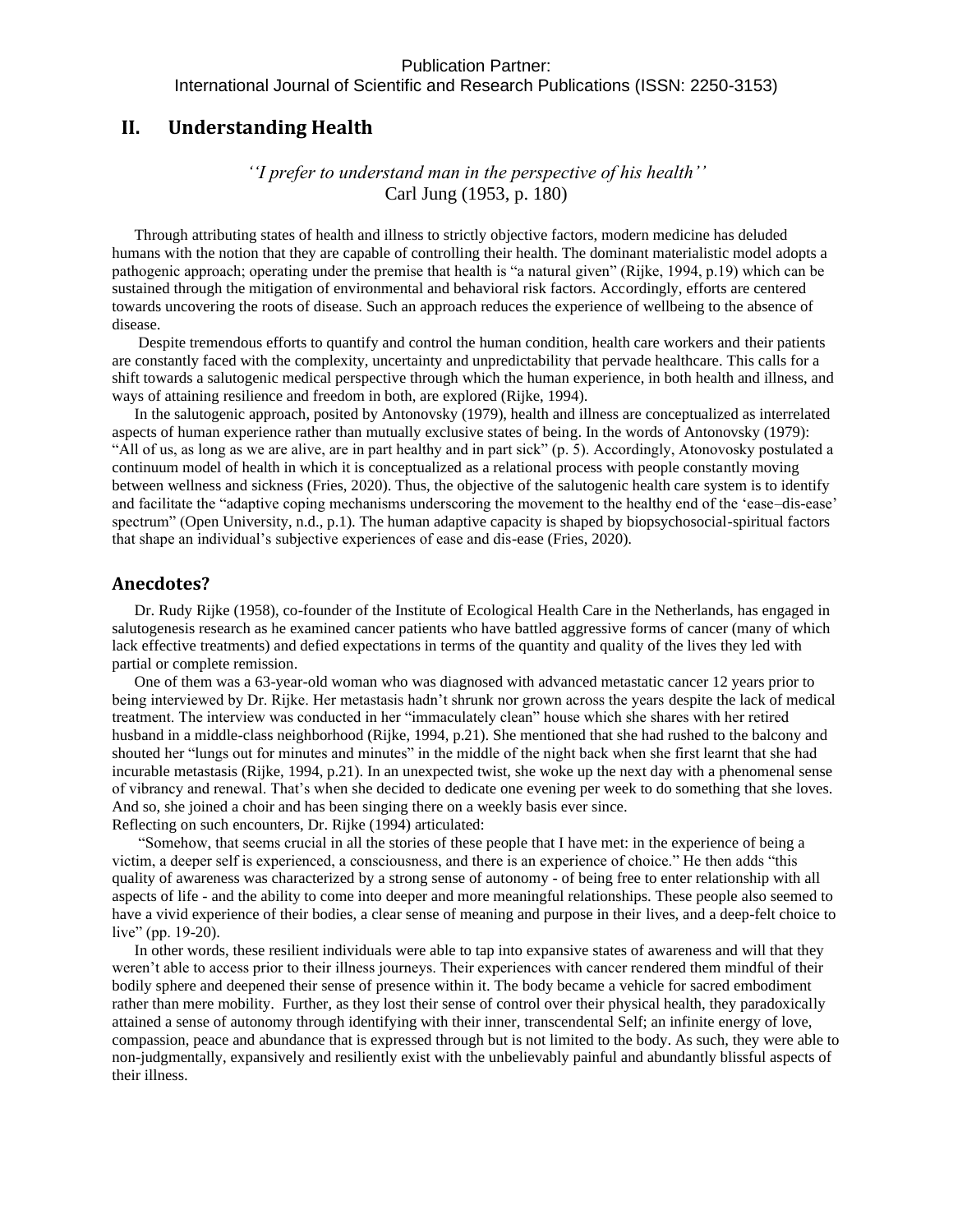#### <span id="page-10-0"></span>**Role of the Healer**

*"The duty of the physician is to cure occasionally, relieve often, console always."* Ambroise Paré (cited in Czerniak & Davidson, 2012, p.771)

Such narratives inspire novel understandings of the health care provider's role in the healing process. That is, they emphasize the need for the health care provider to engage with clients on more than just an intellectual level, but on bodily and emotional levels as well. With curiosity and humbleness, rather than a presumptuous attitude, health care providers can initiate meaningful dialogues with their clients and attain understanding of the subjective ways in which each individual relates and is shaped by his/her experience of health or illness. As Dr. Rijke (1994) put it: "Although this state of health might influence their (objective) cancer process and perhaps (objective) immunological parameters, this health itself was a subjective state, a human experience. This subjective state can not be measured or quantified, and hardly can be described, but it is nonetheless a state that can be experienced (subjectively) by anyone coming into relationship with these people" (p.3).

The purpose of the healthcare provider then is to collaboratively identify ways of helping each client to cope with illness in more conscious, expansive and empowered ways with reference to their personal value and meaningmaking frameworks in which the empirical medical evidence should be grounded. As Alivia et al. [\(2011\)](https://link.springer.com/article/10.1057/s41285-019-00103-2#ref-CR1) articulately noted 'the choice of medical intervention needs to take into account the technological advances of biomedicine but tailor them to the physical, psychological and spiritual needs of the patient in the context of their biography' (p. 381).

# <span id="page-10-1"></span>**III. Mind-Body Medicine: The mental body**

*"…where there is love of man, there is also love of the art. For some patients, though conscious that their condition is perilous, recover their health simply through their contentment with the goodness of the physician"*  Hippocrates (cited in Reiser et al., 1979, p.5)

# <span id="page-10-2"></span>**The Rise of Mind Body Medicine**

The roots of mind-body medicine can be traced back to the earliest of human civilizations. While its significance passed the test of time in the East, it lost its place in Western medical discourse and practice upon the emergence of the post-enlightenment biomedical disease model. The profound impact of the mind on the body was evident to Western doctors towards the end of the First World War as thousands of soldiers returned home afflicted with shell shock; a paralyzing form of post-traumatic stress disorder (Dossey, 1999). However, the Cartesian dualism dominating the biomedical model overshadowed the relevance of such mental phenomena to the state of disease in the eyes of Western doctors at the time. Nevertheless, after the Second World War, the dominant medical approach was challenged by emerging psychosomatic research which empirically validated the notion that the mind, which was commonly equated with the brain, influences the physical mechanisms of the body (Dossey, 1999).

Mind-body medicine does not negate or dismiss the developments of biomedicine, rather, it integrates and supplements them. For instance, medical doctors nowadays pair their physical treatment protocol with psychological counseling through a multi-disciplinary collaboration. Also, in both frameworks, the mind/consciousness is considered to be analogous to the brain or a by-product of the brain's chemical and physiological processes (Dossey, 1999).

### <span id="page-10-3"></span>**The Science behind Mind Body-Medicine**

#### <span id="page-10-4"></span>Local Connections: The Placebo Effect

Placebo effect can be defined as "any non-pharmacological or mind-based intervention that positively affects one's energetic and informational patterns, resulting in improved embodiment and relationship" (Crane, 2016, p.45).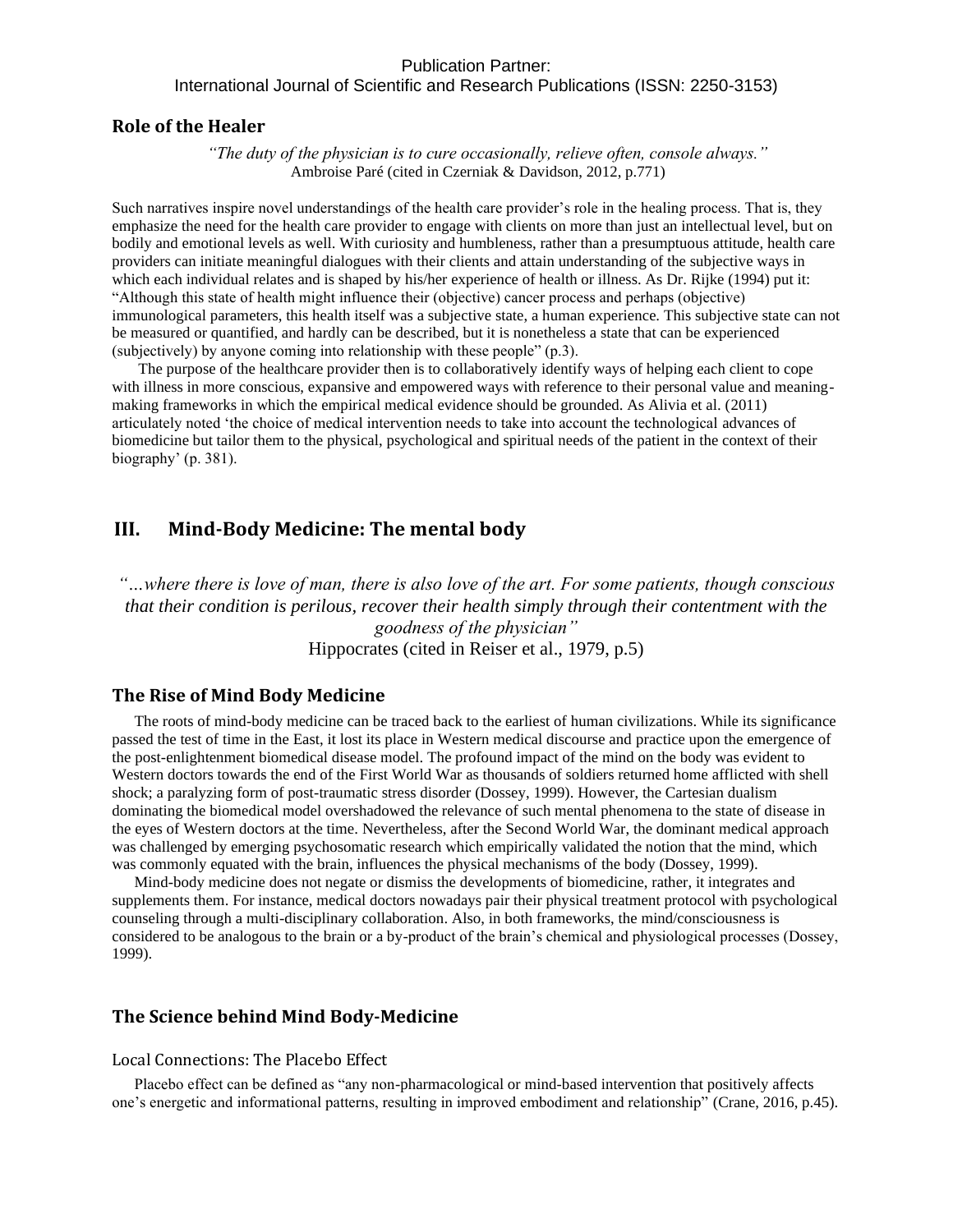# International Journal of Scientific and Research Publications (ISSN: 2250-3153)

Such beneficial outcomes are commonly ascribed to the patient's "suggestion, expectation and positive thinking" (Dossey, 2016a, p.2).

#### <span id="page-11-0"></span>Disease Versus Illness

Distinguishing the terms 'disease' and 'illness' is imperative to understanding the nuances of the placebo effect. Disease is interpreted through a pathophysiological lens, as Kleinman (1988) explained:

"Disease is the problem from the practitioner's perspective. In the narrow

biological terms of the biomedical model, this means that disease is reconfigured only as an alteration in biological functioning or structure" (p. 5).

Illness on the other hand is understood in phenomenological terms as Kleinman elaborated: "By invoking the term illness, I mean to conjure up the innately human experience of symptoms and suffering. Illness refers to how the sick person and members of the family or wider social network perceive, live with, and respond to symptoms and disability" (p. 3).

A person may develop a disease without experiencing any symptoms or experience an illness that doesn't correspond to a diagnosable disease category. Though distinct, disease and illness are interrelated categories that often coexist. That is, "the pathophysiology of diseases produces characteristic symptoms, often experienced as illness" (Miller et al., 2009, p.523).

#### <span id="page-11-1"></span>● Placebo Effect: Improving Disease

A limited yet growing body of research suggests that placebo interventions can promote disease improvements surpassing symptomatic relief (Miller et al., 2009). For example, Ader and Cohen (1982) found that improvement in objective disease outcomes can be achieved in non-human animals through classical conditioning. They conducted their experiment on mice with lupus-like disease to which they administered a combination of an immunosuppressive drug and a neutral stimulus (a saccharine solution). Immunosuppression was detected when only the neutral stimulus was later administered, indicative of a placebo response (Dossey, 2016b). Additionally, Goebel et al. (2002) were able to show that behavioral conditioning can induce the same immunological effects as an immunosuppressive drug in humans.

#### <span id="page-11-2"></span>● Placebo Effect: Improving Illness

The most extensively examined aspect of placebo research deals with placebo effect on pain and similar manifestations of suffering which correspond to the illness category (Benedetti, 2009). "Although pain is an inherently subjective phenomenon, the pain behavior it elicits can be detected by others", hence, the placebo effect is "not all in the mind" (Miller et al., 2009, p.526).

For instance, Vase et al. (2005) conducted a double-blinded study on irritable bowel syndrome patients and found that the effect of a local anesthetic in the context of a painful rectal examination could be instigated through a placebo. That is, both the local anesthetic and placebo remarkably lowered the participants' pain levels in comparison to a no-treatment control group.

Additionally, Klinger et al. (2017) found that the administration of a placebo tincture promoted as a "highly effective opioid" to patients suffering from chronic back pain is highly effective in reducing pain. The patients recorded a reduction on average from 5.0 to around 2.5 on a quantitative rating scale (0=no pain, 10=worst imaginable pain). Further, Carvalho et al. (2016) were able to replicate such outcomes with an open-label placebo (OLP) treatment in chronic lower back pain patients. They found that the OLP treatment generated greater pain improvement and disability amelioration in comparison to the treatment protocol that patients typically adhered to.

#### <span id="page-11-3"></span>● Placebo Effect as Interpersonal Healing

The placebo effect has been relatively overlooked in biomedicine due to the field's concern with the role of technological innovations (e.g., drugs, medical devices, surgery) in promoting healing and its indifference towards the healing function of the healer-patient relationship. Yet, alleviating suffering is the field's fundamental purpose, which can be realized through the conscious utilization of the placebo effect amongst other means.

Research suggests that the placebo effect is "mediated by the empathy, compassion, likeability, and trustworthiness manifested by" a physician's behaviour, through which a patient attains hope, compassion, security and meaning (Dossey, 2016b, p.230). Accordingly, the placebo effect can be understood as a form of interpersonal healing.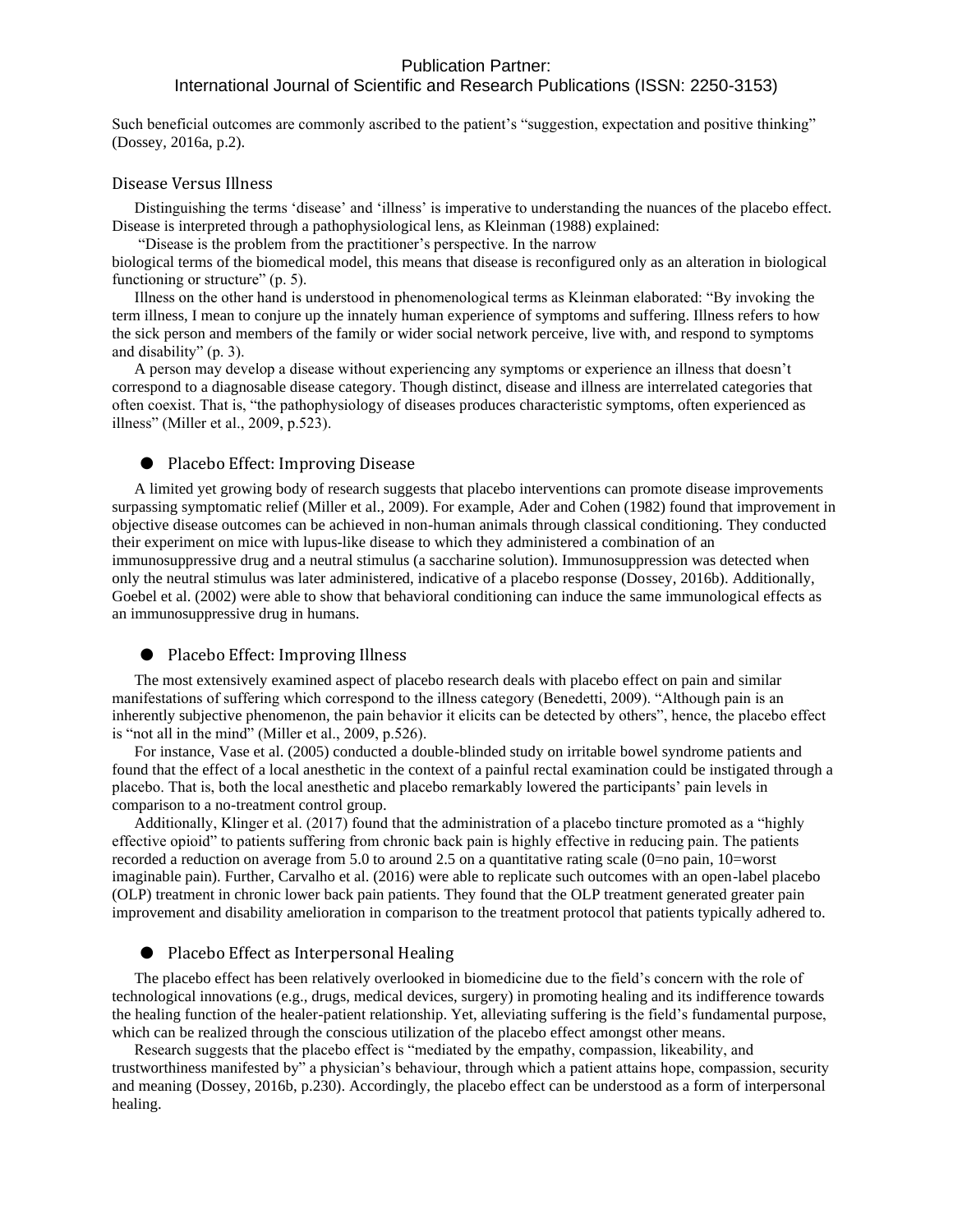# International Journal of Scientific and Research Publications (ISSN: 2250-3153)

A significant finding in this regard was derived by Kaptchuk and colleagues (2008) in a clinical experiment examining the practitioner's impact on the placebo effect in patients with irritable bowel syndrome. The effect of two placebo acupuncture therapies, which varied in terms of the quantity and quality of dialogical interchange between practitioner and patient, were compared to each other and a no-treatment control group.

Patients in the limited group shared a brief communicative exchange of a mechanistic quality with the practitioner. Whereas patients in the augmented group had a 25-minute conversation regarding their condition with the practitioner which was designed to be caring and encouraging and to stimulate positive expectations about the placebo therapy.

Interestingly, the results showed that both placebo therapies produced symptom relief that exceeded the control group. However, a higher rate of symptom relief was reported by the augmented group in comparison with the limited group (62% versus 44%) and this variation was maintained for the three-week follow up. In other words, when supplemented with empathetic communication, the benefits of the placebo therapy were maintained and even strengthened in patients with chronic pain.

Furthermore, Airosa et al. (2013) examined the therapeutic impact of caring touch in the form of tactile massage or healing touch in patients admitted to a short-term emergency ward for acute conditions. Based on the patients' narratives, it was deduced that exposure to caring touch in a medical setting promotes a sense of "existential togetherness" marked by "nonverbal peacefulness, trust, consolation, safety, and a restoration of what it means to be a human" (Airosa et al., 2013, p.1). However, some patients, specifically males, were ambivalent towards tactile contact. Moreover, in studies conducted on animals such as rabbits, dogs and horses, healthy effects were detected upon their exposure to visual and tactile contact from humans (Dossey, 2016b).

#### <span id="page-12-0"></span>Filling the Mental Gap

The placebo effect therefore emphasizes the mind-body connection, casting the mind as a variable factor in possibly all illnesses (Dossey, 2016a). On that account, placebo research has the capacity to heal the split between "the science and the art of medicine" (Miller et al, 2009, p. 532).

# <span id="page-12-1"></span>IV. **Integrative Medicine: A Post-Materialist View**

*"What it is that you are is God, or Divine Intelligence, but God takes on individual forms, droplets, reducing its power to small particles of individual consciousness. It is a massive reduction of power, yet the power is as full in that droplet as it is in the whole."* (Zukav, 2007, p. 205)

Since the beginning of time, humanity has sought existential meaning. A pursuit marked by deep wondering and searching for the source and purpose of life, death and life after death. Unfortunately, modernization has led to "the replacement of religious consciousness […] by an empirical, rational and instrumental orientation" which has alienated humans from their spiritual essence, baffled their spiritual exploration and thus created a universal loss of meaning (Bruce, 2002, p.3). Such secularization has pervaded science, politics, institutions and society for far too long.

Yet, this universal void has propelled the current, collective upsurge of spiritual energy that is indicated by a growing global interest in spiritual practices such as yoga and meditation as well as the increasing demand for alternative medicine services. Sadly, corporations are capitalizing on people's thirst for spiritual connection and are promoting materialistic conceptions of spirituality and means of spiritual development which tend to allusively extend the psycho-spiritual gap. Nonetheless, people are becoming increasingly aware of their spiritual needs and are actively seeking their fulfillment which could be constructively fostered through the development of spirituallyconscious scientific, healthcare and educational theories and practices.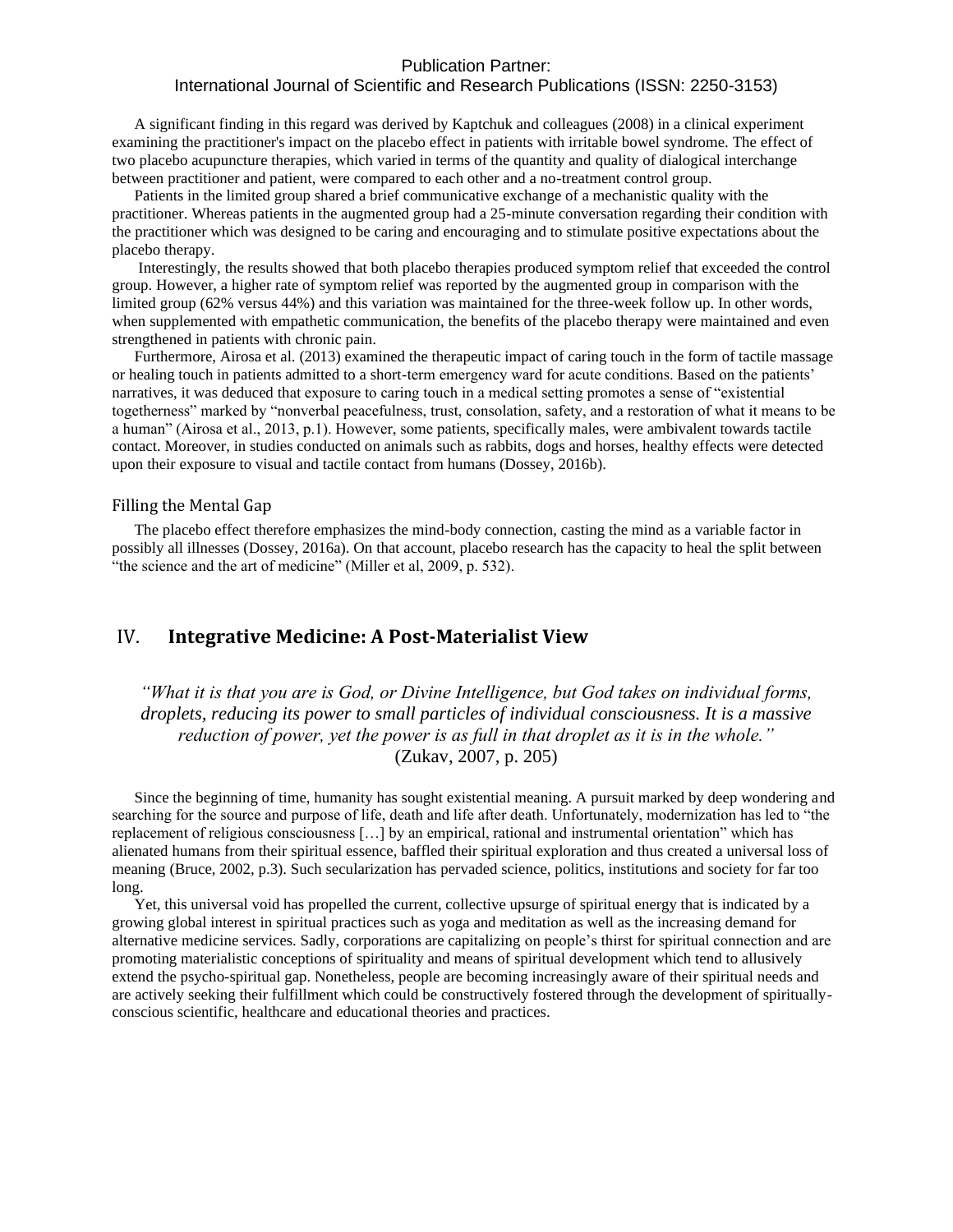#### <span id="page-13-0"></span>**Spirituality and Consciousness in Post-Materialist Terms**

Spirituality can be understood as "a view of the world that accepts the numinous at the foundation of the cosmic order" (Ponte & Schäfer, 2013, p.2). In relation, consciousness can be understood as the essence of the numinous which precedes and generates the material.

Consciousness is characterized by four different aspects according to Goswami (1995). The first is the field of consciousness; the mind field or awareness. The second includes the objects of consciousness including thoughts and feelings which come and go in the mind field. The third entails the subject or the experiencer of consciousness, commonly referred to as the conscious Self. Consciousness is commonly equated with and mistakenly reduced to the conscious self. Moreover, the conscious Self is defined by the act of choice and the subject's recognition of it, since our "capacity for choice...makes us conscious of the experiences that we choose" (Goswami, 1995, p.113). The fourth aspect is consciousness as the ground of all being which refers to the experience of consciousness. Conscious experience is not limited to waking consciousness as it entails dream, meditation and hypnotic trance states.

Where does the unconscious fit within all this you may wonder? Goswami describes the unconscious as "that for which there is consciousness but no awareness" (Goswami, 1995, p.114). Since consciousness is the ground of all being, it is present in and encompassing of unconscious modes of perception. As Goswami articulated:

"It is our conscious self that is unconscious of some things most of the time and of everything when we are in dreamless sleep. In contrast, the unconscious seems to be conscious of all things all of the time. It never sleeps. That is to say, it is our conscious self that is unconscious of our unconscious, and the unconscious that is conscious—we have the two terms backward...So, when we speak of unconscious perception, we are speaking of events that we perceive but that we are not aware of perceiving" (Goswami,1995, pp.114-115).

#### <span id="page-13-1"></span>**Quantum Mysticism**

Quantum physics and mysticism converge in their pursuit of truth about ultimate reality. Schäfer & Roy outlined the metaphysical characteristics of quantum theory that align with ancient spiritual wisdom and those include:

"the discovery of a non-empirical part of physical reality in a realm of potentiality;

the emanation of the empirical world out of a realm of non-material forms;

the discovery that the nature of physical reality is that of an indivisible Wholeness – the One

the possibility that the One is aware of its processes like a Cosmic Consciousness" (2008, p.1)

the discovery that "microphysical objects possess properties of consciousness in a rudimentary way" (Schäfer & Roy, 2008, p.1)

Such discoveries allude to the potency of monistic idealism over material realism as a philosophy of science. Material realism presents a deterministic universe that's devoid of meaning; postulating that matter is a concrete reality that's independent of consciousness and that consciousness is a secondary phenomena of matter. On the other hand, from a monistic worldview, consciousness/spirit/mind and matter are seen as one, and an idealist philosophical perspective posits that "everything (including matter) exists in and is manipulated from consciousness" (Goswami,1995, p.17). As such, monistic idealism validates the human quest for wholeness and spiritual meaning. This philosophy has evolved from the wisdom and intuitions of mystics who emphasize "the direct, experiential aspect of the underlying reality" (Goswami,1995, p.61).

#### <span id="page-13-2"></span>**Post-Materialist Medicine**

The collective spiritual awakening is mirrored in the medical field's gradual yet steady shift towards a postmaterialist approach, one in which not only the intrapersonal effects of thoughts, emotions, beliefs and intentions are recognized, but also their interpersonal effects. Dossey terms this model 'non-local medicine' in reference to the transcendent function of the human mind or consciousness that isn't confined to the brain or body (Dossey, 2016b). This understanding of the mind distinguishes non-local medicine from mind-body medicine which conversely embraces a brain-based, body-restricted conception of the mind (Dossey, 2016b).

As articulated by Barušs & Mossbridge (2017):

"We are in the midst of a sea change. Receding from view is materialism, whereby physical phenomena are assumed to be primary and consciousness is regarded as secondary. Approaching our sights is a complete reversal of perspective. According to this alternative view, consciousness is primary and the physical is secondary. In other words, materialism is receding and giving way to ideas about reality in which consciousness plays a key role" (p.3).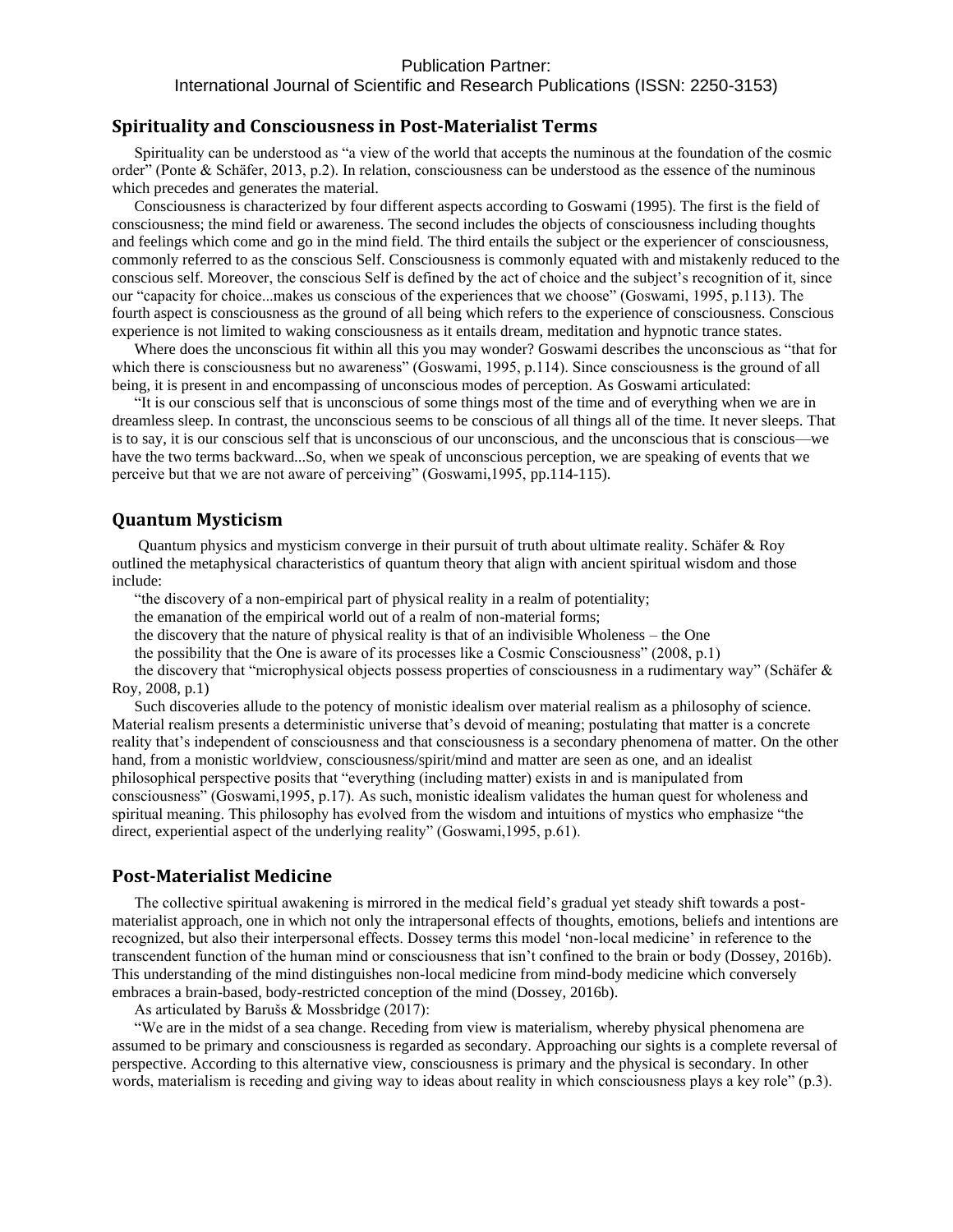This understanding of the transcendental mind is grounded in extensive empirical evidence which continues to mount up as the collective human consciousness expands. A brief literature review of the relevant research is presented in the upcoming section.

#### <span id="page-14-0"></span>**Non-local connections: Telecebo Effect**

The placebo phenomenon emphasizes the intrinsic role of the mind in all physiological processes. As elaborated in the previous chapter, such interiorization of the mind within the body underpins the framework of mind-body medicine. However, Carl Jung (1973) postulated that the mind/consciousness has a more expansive function. He suggested that "mental–emotional events can become exteriorized—that is, they can escape an individual's body and act outside it, somehow catalyzing distant physical events'' (Dossey, 2016a, p.2). This externalization function is the underlying mechanism of the telecebo effect (Dossey, 2016a).

The telecebo effect refers to healing outcomes that manifest in the patient as an exteriorization of a healer's intentions for a patient's well-being. Placebo and telecebo share the same origin; human consciousness expressed through intentions, thoughts, and emotions, but differ in terms of their initiator; placebo outcomes are instigated by the healee, while telecebo responses are instigated by the healer. Evidence shows that a healer's thoughts can directly impact a patient, regardless of the distance between them, producing outcomes that can smoothly integrate with a patient's self-initiated placebo responses that facilitate healing (Dossey, 2016a).

Health care providers might fall into the trap of misinterpreting telecebo effects as placebo phenomena since they are hardly distinguishable in practice. However, the empirical literature renders this task possible, that is, many of the telecebo research was conducted on non-animals such as "cells, tissues, plants, microbes and chemical reactions" that cannot engage in symbolic thinking which is a precondition of the placebo response (Dossey, 2016b, p.230). Also, many of the studies have been conducted remotely (beyond sensory contact) suggesting the activation of non-local healing mechanisms. Thereby, "if animals are not involved as test subjects, and if sensory-mediated contact is by-passed, placebo effects would appear to have been eliminated (Dossey, 2016b, p.231).

#### <span id="page-14-1"></span>**Non-Locality: Empirical basis of Telecebo**

The underlying premise of telecebo is that consciousness is unitary and is "unconfined to specific points in space, such as brains and bodies, or time, such as the present'' (Dossey, 2016b, p.241). The theory of non-locality is firmly established in quantum physics. The Nobel Prize-winning physicist Erwin Schrödinger (1935) coined the term 'Entanglement' in reference to the intimate connections that exist between distant subatomic particles. Physicist Valtko Vedral called attention to the valuable implications of such phenomena for the medical field as he articulated in a groundbreaking article in Scientific American in 2011 (cited in Dossey, 2016a, p.7):

"Entanglement and nonlocality were originally believed to exist only in the subatomic world. Now they have become an issue for biology,medicine and healing....The quintessential quantum effect, entanglement, can occur in large systems...including living organisms....These effects are more pervasive than anyone ever suspected. They may operate in the cells of our body.... The entanglements are primary".

This does not imply that nonlocal connections between subatomic particles account for the nonlocal connections of minds, "but that both particles and people display a kind of connect- edness that defies separation in space and time (Dossey, 2016b, p.240).

#### <span id="page-14-2"></span>**The Healing Powers of Intention**

Telecebo studies empirically demonstrate that non-local healing intentions can be exteriorized from one individual to another to instigate quantifiable effects on the receiver. They also show that a caring relation between the sender and receiver may be a crucial aspect of the process.

#### <span id="page-14-3"></span>A. Exteriorization in Space: Humans

Researcher Jeanne Achterberg moved to Hawaii to explore healing processes (1994, 2002). Within a span of two years, she developed a trusting relationship with the community of native healers who shared their healing wisdom and techniques with her. She then conducted a study in which 11 healers were chosen to participate. The participants were instructed to pick a person they had practiced distant intentionality with beforehand and with whom they share a benevolent connection.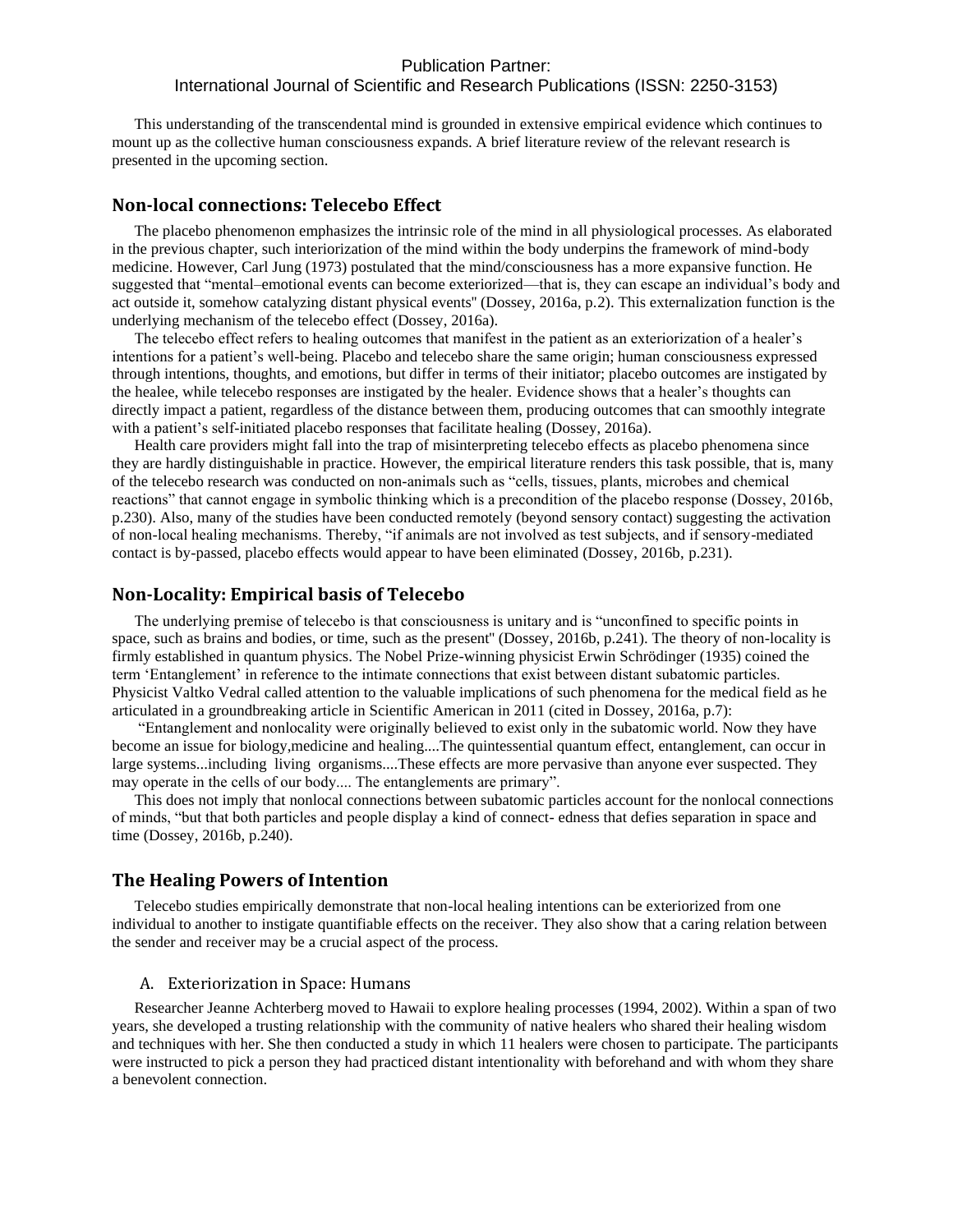# International Journal of Scientific and Research Publications (ISSN: 2250-3153)

The participants were deeply invested in their healing rituals which they have been practicing for an average of 23 years. They described their intention-externalizing mechanisms in varied ways: "prayer, sending energy or good intentions, or wishing for the subject the highest good" (Dossey, 2016a, p.3). Each intention receiver was positioned in an fMRI scanner and was secluded from all sensory exposure with the healer. Each healer directed a distant intentionality in a form that corresponded to their personal healing techniques at two-minute random intervals that could not be anticipated by the receiver.

Remarkable variations were detected between the experimental (send) and control (no send) conditions; "there was less than approximately one chance in 10,000 that the results could be explained by chance happenings" (Dossey, 2016a, p.3). The anterior and middle cingulate areas, the precuneus, and frontal areas were stimulated in the receivers during 'send' phases.

Moreover, a variety of similar experiments employing simultaneous electroencephalographic (EEG) or fMRI recordings of emotionally connected yet spatially distant individuals indicate that when one's brain is activated, the distant other's brain simultaneously responds in a similar manner (Achterberg et al., 2005).

Further, Laoire (1997) conducted a double-blind experiment to examine the impact of intercessory prayer on: psychological well-being as measured by tests of self-esteem, trait-anxiety, state-anxiety, depression, and total mood disturbance; self-perceived changes in physical, emotional, intellectual, and spiritual health; as well as relationships and creative expression.

The prayer providers who were recruited in the study were volunteers who weren't identified as healers in any medical, psychological or spiritual sense. Prayer receivers recorded improvements on all 11 categories, while providers exhibited improvements on 10 categories. No correlation was detected between the amount of prayer given and changes in the receivers' scores, however, there was a strong correlation between the amount of prayer given and the providers' scores. Remarkably higher scores in the self-esteem, trait-anxiety, state-anxiety, depression, and mood categories were achieved by those who prayed more. This implies that sending healing intentions can be more psychologically beneficial for those who pray rather than those who are prayed for.

#### <span id="page-15-0"></span>B. Exteriorization in space: Non-humans

Bengston (2000, 2007, 2010, 2012) examined the impact of "healing with intent" on mice injected with cancer cells in 10 controlled studies. Two types of cancerous cells were used, both of which stimulate forms of cancer with a fatality rate of 100 if gone untreated. Faculty and student volunteers, who lack experience or belief in healing with intent, were recruited as healers in the experiments and received intensive training in the selected healing technique.

Thirty to sixty minutes of treatment were provided on a daily to weekly basis, until the mice were either healed or deceased. Full cures were actualized in about 90% of the sample. What's more, the healed mice exhibited an immune response when they were re-injected with cancer cells. The healers' proximity to the mice cages "varied from onsite to approximately 600 miles" indicating that a remote process was at play. This sequence of studies, executed at diverse experimental settings, indicates that "healing through intent can be predictable, reliable, and replicable" (Dossey, 2016b, p.229).

Furthermore, Gronowicz et al. (2008) studied the impact of non-contact "Therapeutic Touch" (TT) which is a more recently developed energy medicine practice, on the proliferation of normal human cells in culture, in contrast with sham and no-treatment controls. This therapy, which prioritizes healing intentions, was provided twice a week for a duration of two weeks. The proliferation of fibroblasts (cells that produce collagen and are essential to wound healing), tenocytes (tendon cells), and osteoblasts (bone cells), was remarkably activated in culture treated with TT in comparison with untreated controls (Dossey, 2016b).

#### <span id="page-15-1"></span>C. Exteriorization in time: outside the present

Research shows that intentions can function non-locally not only from a spatial perspective, but from a timebased perspective as well. Much of this empirical literature reveals a healing pathway that "may act in a backward, time-displaced manner to influence probabilities of initial occurrence of earlier "seed moments" in the development of illness or health" (Braud, 2000, p.1).

For instance, Leibovici (2001) investigated the impact of retroactive intercessory prayer on outcomes in patients with sepsis. The sample was composed of adult patients who were diagnosed with sepsis four to ten years prior to the implementation of the experiment. Using a random number generator, patients were randomised into two groups and a coin was tossed to assign the intervention group. A list of the intervention group's patients' first names was presented to volunteers who sent healing intentions in the form of short prayers for the health and recovery of the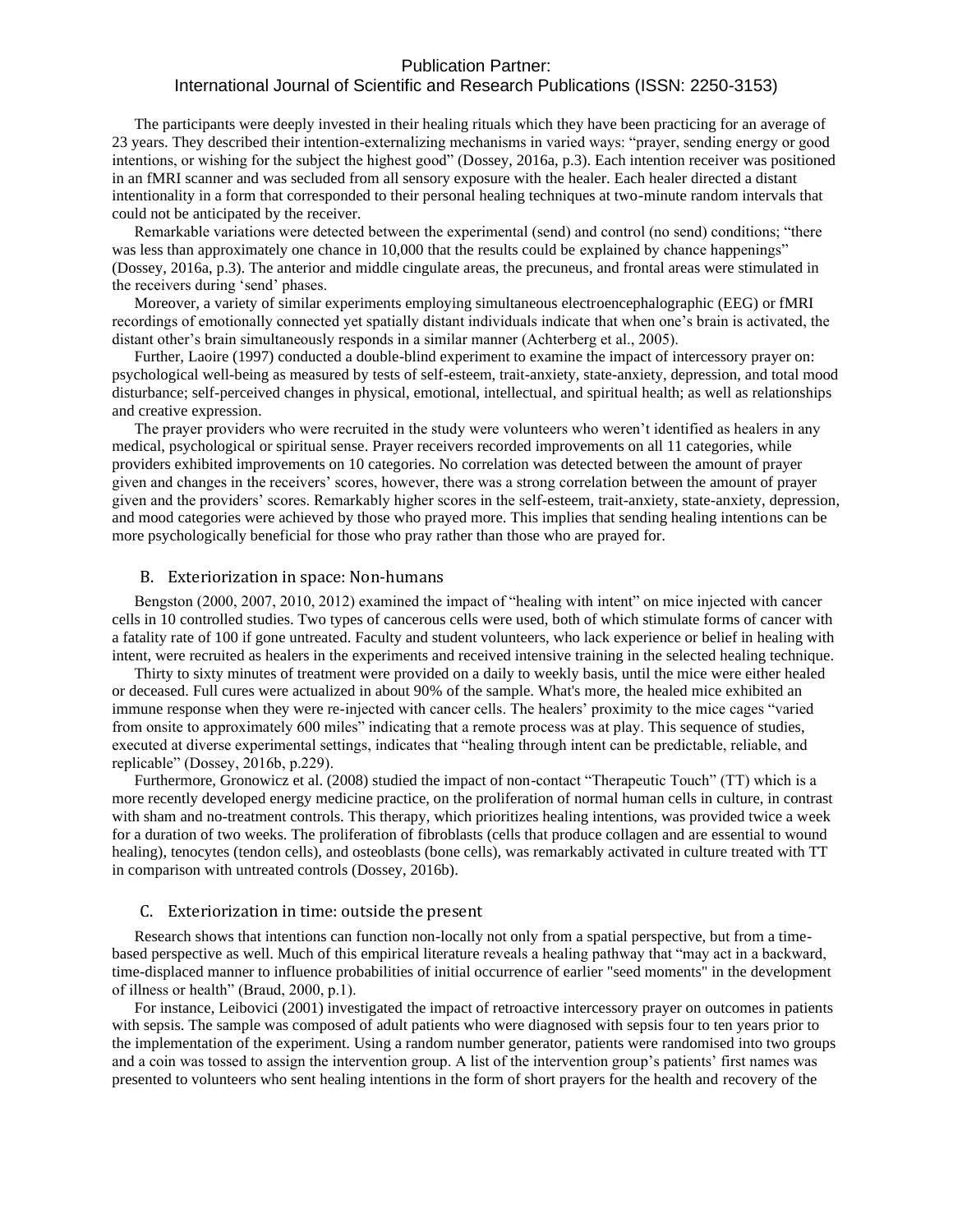# International Journal of Scientific and Research Publications (ISSN: 2250-3153)

group. No sham treatments were administered. The results show that the intervention group had had shorter hospital stays and durations of fever than the control group (in the past).

Braud (2003) presented a useful interpretation of such phenomenon: "Present mental `efforts' were able to influence past events...the subjects did not change the past (once events had been generated, they remained in that form), but rather, they seemed able to influence the initial generation of one type of random outcome over another" (p.169).

#### <span id="page-16-0"></span>**Telecebo in Practice**

The conscious implementation of telecebo effects is essential since medical encounters are inherently relational as both subjects involved are soulful beings. Rather than leveraging the active role of the patient's mind in healing (placebo effect) solely, the power of the healer's mind should be acknowledged and constructively utilized as well. That is, telecebo effects shape healing trajectories whether the health care provider is conscious of and is actively harnessing their influence or not. Further, the health care provider's lack of awareness may facilitate negative manifestations of the phenomenon. For instance, a health care provider's lack of faith or hope for the patient's recovery, even if unexpressed, can hinder the patient's healing potential.

# <span id="page-16-2"></span><span id="page-16-1"></span>**PART TWO: SPIRITUALLY-CONSCIOUS PSYCHOLOGY V. The Relational Soul**

*"The soul is. It has no beginning and no end but flows toward wholeness"*  Zukav (2007, p.52)

Alluding to the relational nature of human consciousness, Heidegger describes 'being in the world' as 'being alongside' (Heidegger, 1927/2011, p.169). From his perspective, the relationality of being refers to an essential human state rather than the correspondence of concrete entities. In this sense, "there is no formal separation between the being of the self and the being of other phenomena" (Wills, 2012, p.3). This view aligns with the post-materialist understanding of consciousness as fundamental and unitary. The relational nature of human consciousness is thus vital to the truth of being (Wills, 2012). Hay and Nye (2006) suggest that substituting the term spirituality with relational consciousness imbues the concept with a primordial quality, an infinite facet of being human.

As Barušs & Mossbridge (2017, p.173) explained: "consciousness is not "out there" but "in here" in the form of existential qualia, subjective experience, and first-person mental events of various sorts". Thus, experience of the sacred is not constricted by fixed form or a specific position of 'truth', nor is it confined to a certain religious tradition. Rather, it is an innate and universal human experience that is facilitated through one's direct relationship to "self and everything other than self" (Souza, [2009,](https://www-tandfonline-com.tc.idm.oclc.org/doi/full/10.1080/1364436X.2012.660747) 181). It can thus be inferred that relational consciousness is a precursor of spiritual experience (Wills, 2012).

Acknowledging relational consciousness as the fabric of being, a spiritually-conscious psychology understands spirituality as "ways of relating to the sacred" (Worthington and Sandage, 2016, p. 161). Sacred includes "concepts of God, the divine and the transcendent and extends to virtually any aspect of life that can become part of the "sacred" via its association with, or representation of divinity" (Mahoney & Krumrei, 2012, pg. 167). Religion here is understood as one of many ways in which one's relationship to the sacred can be organized and thus facilitated.

#### <span id="page-16-3"></span>**Nuances of Relational Spirituality**

Sacral representations vary across different spiritual traditions. For instance, some traditions advocate ancestor worship or the attribution of sacred status to "animals, plants and the natural world, and various inanimate objects'' (Sandage at al., 2020, p.24). Non-theistic spiritual traditions advance relational practices or rituals that facilitate communion with the sacred. For example, Buddhist monk Thich Nhat Hanh (2001) explains intrapsychic relational dynamics through archetypal means as he says "mothers of our anger, and we have to help our baby, our anger" (p. 165). He refers to the living Buddha as the mother: "an internal figure that is a source of mindfulness energy that one needs to recognize and keep alive" (Hanh, 2001, p. 169).

Individuals and groups can connect to the scared in a myriad of ways such as love, curiosity, surrender, anger, avoidance, disinterest, fear amongst other relational stances. Relational characterizations of the sacred can be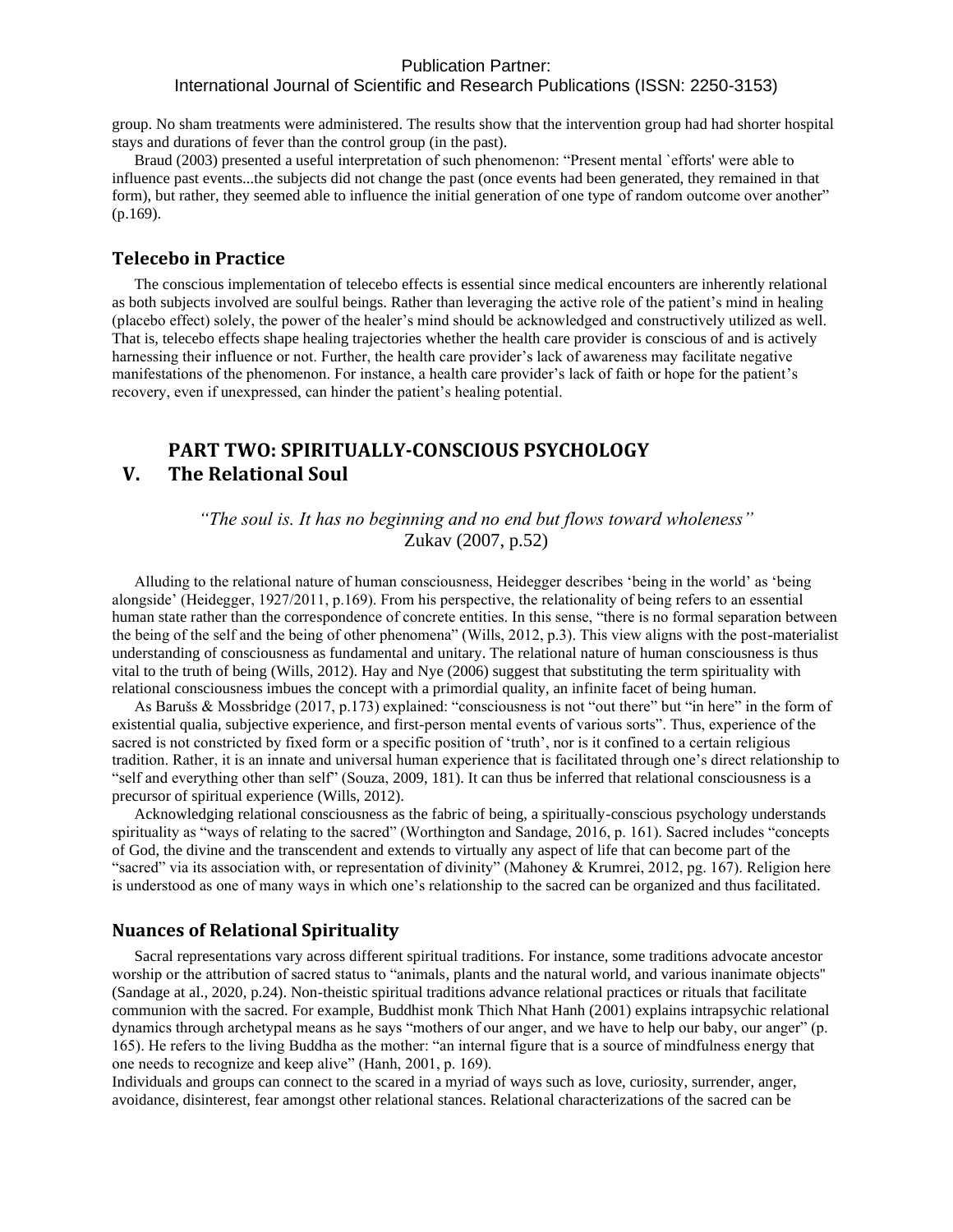"complex, ambiguous, and unstable over time" (Sandage at al., 2020, p.25). Thus, relational spirituality may lead to improvements in well-being and functioning or contribute to psychological impairment depending upon the relational dynamics involved in specific contexts.

Variations of relational spirituality come about as people "relate to the developmental and existential challenges of making meaning in the midst of the ambiguity of life" (Sandage at al., 2020, p.25). Studying relational dynamics in spirituality reveals the paradoxical motivations that people bring into their relationship with the sacred, both constructive and destructive motivations. A comprehensive understanding of one's relational spirituality stance requires consideration of the personal, collective, sociocultural and systemic forces shaping spiritual experience (Taylor, 2002). As Ammerman (2013) articulated:

"Sacred stories also imply audiences—what I call "spiritual tribes"—who listen and co-create each tale. Each story is situated in a context, with circles of listeners who play a role, sacred or otherwise. It is important then to pay attention to the role of religious communities themselves. To what extent do those religious settings provide relationships, practices, and ways of thinking that show up in the stories people tell?" (p. 10).

#### <span id="page-17-0"></span>**Relational Spirituality within a Psychodynamic Framework**

<span id="page-17-1"></span>Psychodynamic theory posits an applicable interpretive framework through which the personal factors shaping an individual's relational spirituality dynamics can be unraveled.

#### ● Attachment Theory

As humans navigate their inherently complex and challenging existential experience, they instinctively pursue a relationship with attachment figures who embody strength and competence (Bowlby, 1988b). Attachment styles originate in infancy, a period during which individuals are dependent on their caregivers for affective regulation. Exchanges with primary caregivers are internalized by the infant and sustained through adulthood as a relational imprint (Strand et al., 2015).

In a perfect world, these relationships offer timely support, comfort and protection and nurture development in important domains including "affect regulation, mentalization,

collaborative/intersubjective communication, rupture and repair dynamics, and coping strategies" (Sandage at al., 2020, p.114). Imperfect attachment relationships may hamper such developmental trajectories and produce patterns of relating that are marked by anxiety, avoidance, or disorganization (Costello, 2013).

In secure attachment, "attachment figures function as a safe haven—a source of comfort and protection in difficult moments—and as a secure base: a dependable, supportive presence that encourages exploration and engagement of novel experiences" (Sandage at al., 2020, pp.101-111). As a result, securely attached individuals develop healthy relational patterns that are marked by flexibility.

In contrast, insecure attachment styles are marked by rigidity. If the caregiver figure is unattuned to the child's needs and is unresponsive to its distress, the child will either intensify its display of distress to have its needs met, giving rise to a preoccupied/anxious attachment style, or shut down the attachment system, giving rise to a dismissive attachment style (Strand et al., 2015). A caregiver who displays frightening behavior, such as verbal or physical abuse, nurtures an incoherent affect regulation strategy in the child. That is, the child will attempt conflicting strategies of activation and deactivation to have its attachment needs fulfilled, giving rise to a disorganized attachment style (Strand et al., 2015).

#### <span id="page-17-2"></span>● Dwelling, Seeking and Attachment

The dialectical tension between spiritual dwelling and seeking underpins relational spirituality processes (Sandage at al., 2020). Spiritual dwelling refers to the "commitment to, active engagement in, and the experience of one's relationship" to the sacred (Jankowski & Sandage, 2012, p.2). Spiritual seeking describes a process of spiritual questing and exploration. Spiritual relating that's conducive to psychological functioning necessitates a balance between those two modes. Although such balance might take diverse forms across different people and contexts, it is generally held that spirited living necessitates a combination of spiritual dwelling (grounding) and spiritual seeking (continuous exploration and development) (Sandage at al., 2020).

Evidently, the two basic functions of the attachment system: safe haven and secure base, tie into the dialectic of spiritual dwelling and seeking. Dwelling involves drawing a sense of security and solace from one's spiritual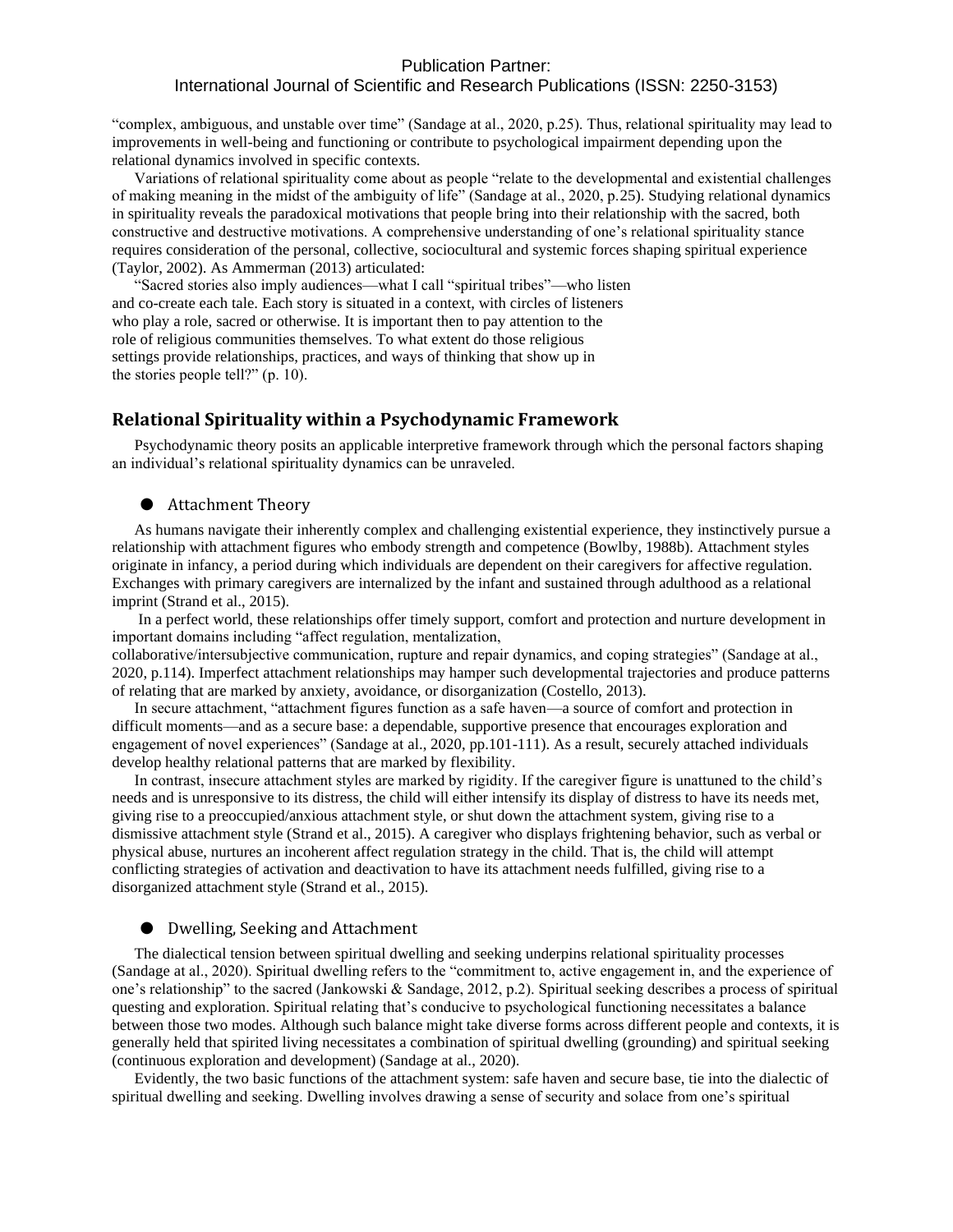resources which aids in emotional regulation. Consistently, attachment involves the experience of finding refuge "in the presence and attuned responsiveness of one (or more) attachment figures" (Sandage at al., 2020, 117). On the other hand, spiritual seeking entails a more complex, adventurous dimension that's inherent to the experience of stepping outside to the unknown. Similar behaviors pertain to secure base functioning as when infants engage with the outside world in a curious manner, or adults making all sorts of transformative decisions (Sandage at al., 2020).

Safe haven and secure base functions are reciprocally and dialectically associated. An excess of safe haven operating without secure base operating can hinder crucial individuation processes, whereas too much secure base operating without safe haven operating can be alienating.

Individuals who exhibit secure attachment are typically capable of seeking support from others and to navigate unfamiliar circumstances effectively.

Moreover, attachment styles can either facilitate or impede spiritual dwelling and seeking, and vice versa. That is, securely attached individuals have a higher propensity to approach close relationships and novel experiences with openness which lays a stable foundation for balanced and fluid patterns of spiritual dwelling and seeking that promote psycho-spiritual alignment.

Conversely, anxiously attached individuals may seek or experience an "entangled and anxious relationship" with sacred objects or practices, whereas those with an avoidant attachment style may perceive the sacred (e.g., God) as "distant or untrust-worthy" (Sandage at al., 2020, p.118). Insecurely attached individuals may also utilize their spiritual resources to compensate for their poor attachment and severely traumatic experiences. That is, they turn to the sacred in search for connection, strength and comfort which they hadn't attained interpersonally. In this sense, relational spirituality can improve emotional regulation and trauma coping mechanisms. However, this emotional compensatory function may take on a destructive expression, by which individuals utilize spiritual resources to escape their earthly concerns and thus remain insecurely attached in interpersonal contexts.

#### <span id="page-18-0"></span>**Relational Spirituality through the Lens Self-Psychology**

In Kohut's (1971; 1977) view, a balanced state of narcissism is healthy and essential to ego development. A healthy state of narcissism is marked by the capacity to utilize "positive self-esteem and ambitions in the service of meaningful ideals" (Cataldo, 2007). According to Kohut (1984), a mature and appropriate self-esteem depends on the individual's relationship with ever evolving self-objects. Self-objects are ''images used for creation and sustenance of the self'' (Kohut, 1984, p. 193). Healthy self-object representations are facilitated by the processes of mirroring and idealization with the parents during childhood; the mirroring fulfills the child's self-affirmation needs whereas idealization satisfies the child's need for merging with a stronger, wiser entity (Cataldo, 2007). In an ideal situation, these processes are brought to fruition by the parent's gradual reveal of their imperfect nature. This gentle and slow reality checking process induces the child's creation of "new structures that assume the psychological functions previously performed by the idealized object'' (Siegel, 1996, p. 71).

Further, Kohut believed that a healthy relational spirituality can support a mature mode of narcissism which he termed cosmic narcissism (Gleig, 2010). Cosmic narcissism involves the transformation of the narcissistic components of an individual's personality into a higher spiritual goal, or in the words of Kohut: 'a shift of narcissistic cathexis from the self to a concept of participation in a supra-individual and timeless existence''' (Kohut in Jones, 2002, p. 27). Thus, a healthy relationship with the sacred facilitates an individual's authentic and mature engagement with narcissism (Amarasingam, 2009).

On the other hand, a destructive relational spirituality fosters a regressive state of spiritual narcissism in which individuals attempt to compensate for their unmet mirroring or idealization needs by utilizing self-objects from the spiritual realm (Schipke, 2017). Symptoms of spiritual narcissism include: "a fragile sense of empowerment and self-importance, a preoccupation with one's comparative spiritual status, a strong need for being positively reinforced and praised, a preoccupation with the sense of being special, serious difficulties in working with authority figures, and an exaggerated susceptibility and defensiveness towards criticism" (Schipke, 2017, p.16).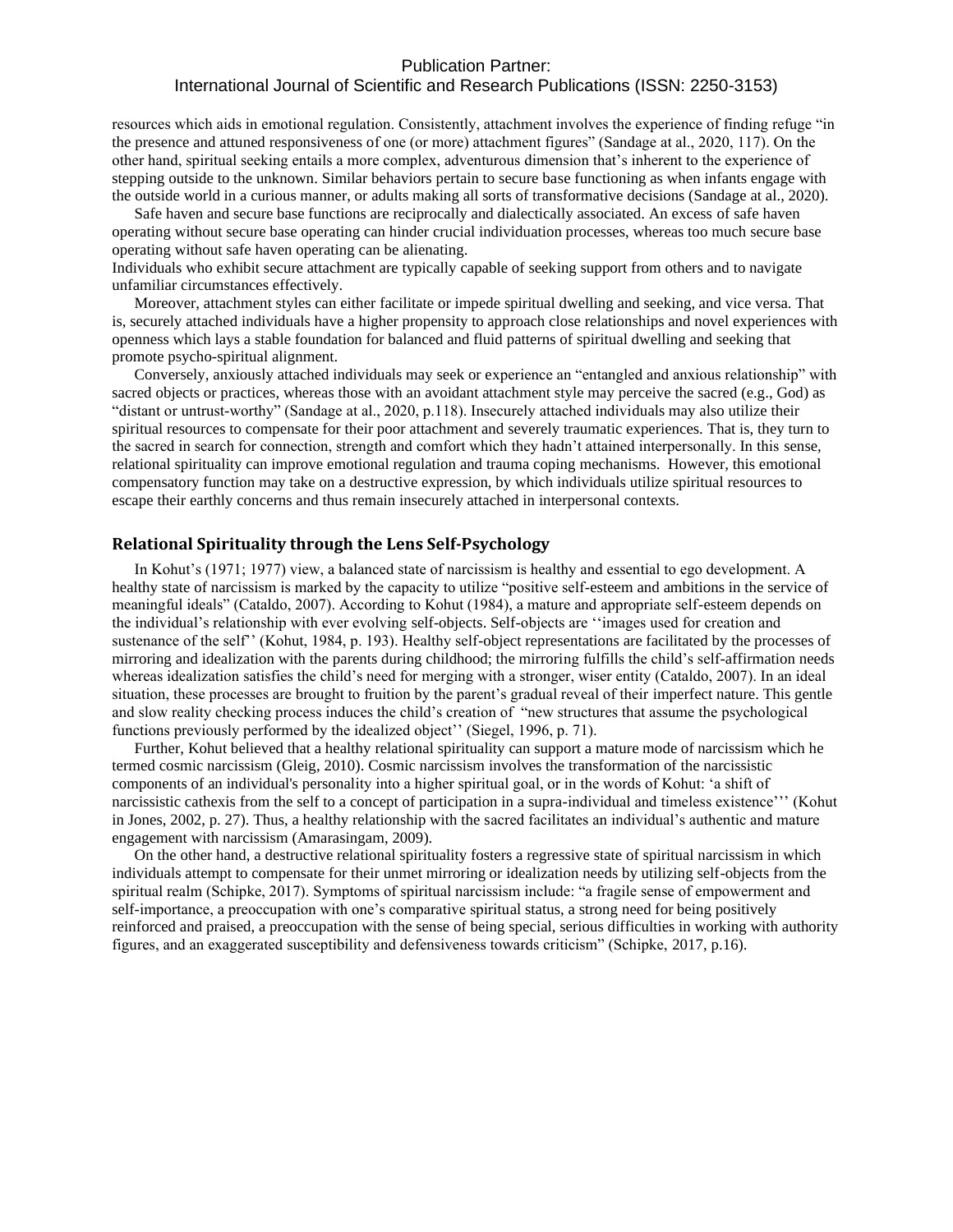International Journal of Scientific and Research Publications (ISSN: 2250-3153)

# <span id="page-19-0"></span>**VI. The Fundamentals of a Spiritually-Conscious Psychology**

*"We are not just humans learning to become buddhas, but also buddhas waking up in human form, learning to become fully human. And these two tracks of development can mutually enrich each other."*

John Welwood (Fossella, 2011, p. 45)

Spiritually-conscious psychology is rooted in a post-materialist scientific approach that sees healthy relational spirituality and psychological wellbeing as mutually enriching and essential to human thriving. Accordingly, it posits a holistic understanding of the human condition through the integration of psychological and spiritual/Western and Eastern perspectives. Therefore, it emphasizes the crucial connections that exist between the mind, body and soul and presents them as interconnected dimensions of a whole being.

# <span id="page-19-1"></span>**The Need for an Integrative Approach**

Three fundamental tendencies underpin the experience of human suffering; the propensity to reject what is uncomfortable or hurtful; the propensity to grasp onto human/physical objects for assurance and safety, and the propensity to desensitize ourselves as a means of shielding our being from existential paradoxes such as pleasure and pain, life and death (Welwood, 2002).

The first tendency, to reject what is uncomfortable, is a pitfall common to strictly spiritual approaches to human development. Many spiritual seekers fall into the trap of prematurely transcending their earthly concerns, a tendency commonly referred to as 'spiritual bypassing' (Welwood, 2002). Spiritual bypassing entails a loss of an authentic sense of self and an attachment to an idealized image of a spiritual self, that's rooted in the avoidance of one's basic human needs and feelings. In other words, such individuals utilize spiritual beliefs and practice to mask their psychological deficiencies, which are exasperated in such a process (Welwood, 2002). The manifestations of such phenomena were discussed in the previous chapter as symptoms of spiritual narcissism.

The second tendency- to grasp and fixate- is one of Western psychotherapy's inherent risks which can breed a client's egocentrism. That is, delving into and interpreting an individual's psychological material, which includes thoughts, feelings, relationships, is presented as the ultimate developmental purpose, leaving little room for spiritual understanding and growth.

The final tendency- to desensitize- dominates our society's current way of life. As capitalism and consumerism reign supreme, our basic human needs and natural impulses are manipulated into compulsive behaviors for profit moves. Here, both paths to finding existential meaning are abandoned and are replaced with all sorts of materialist addictions; alcohol, drugs, social media, which numb and exacerbate our psycho-spiritual wounds (Welwood, 2002). These three pitfalls can be offset by adhering to a holistic path of inner development which tackles both our personal psychology and our deeper spiritual nature (Welwood, 2002).

# <span id="page-19-2"></span>**Psychology and Spirituality in Dialogue**

*"Awakening needs psychology as much as psychology needs awakening"* (Welwood, 2002, p.14)

In Chinese philosophy, the human condition is categorized into three distinct yet interrelated dimensions; heaven, earth and human. Attending to all three dimensions is foundational to healthy psycho-spiritual functioning (Welwood, 2002).

Us humans are born in physical form, in a physical body with feet rooted in the ground and head elevated towards the limitless sky. The earth principle represents the horizontal aspect of our physical presence as signified by the grounding of our feet on earth. Simultaneously, our head is aligned with the aloft, all-encompassing sky; the realm of the sun, moon and the stars, from which our perception expands into the vast context of the space surrounding earth. As our consciousness moves up along this vertical axis, the frame of life stretches out towards infinite space, within which earthly concerns lose prominence and self-interest is transcended. This is the heaven principle.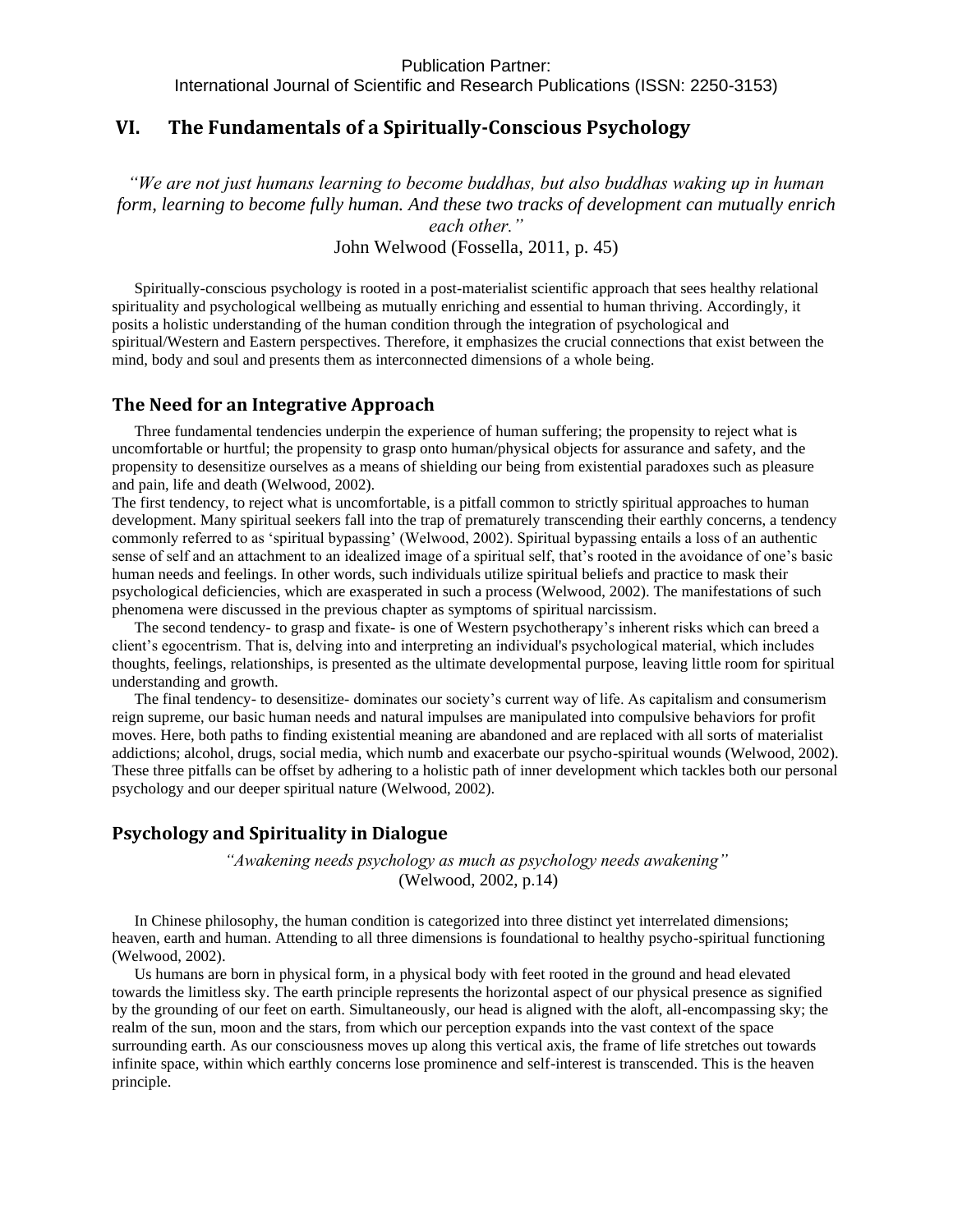# International Journal of Scientific and Research Publications (ISSN: 2250-3153)

The human element of the triad resides within the major feeling centers of the body; the belly and heart which are exposed to the outer world. As we stand between heaven and earth with our hearts bare, we touch and are touched by fellow beings. Such a basic feeling is our body's direct and intuitive way of knowing and connecting with the present.

Whereas Eastern spirituality emphasizes the heaven dimension of the human condition- the transpersonal, Western psychology has accentuated the earthly facet - the personal and interpersonal. A spiritually-conscious psychology, which may be described as an "integrative psychology of awakening", bridges the two aspects since both are integral to a healthy experience of human existence (Welwood, 2002, p.20). It aims to facilitate man's journey towards psycho-spiritual alignment, towards wholeness. Such a state of wholeness is beautifully described by Welwood (2002):

"To be full human is to forge bridges between earth and sky, form and emptiness, matter and spirit. And our humanness expresses itself in a depth and tenderness of feeling or heart that arises at the intersection of these poles" (p.28).

#### <span id="page-20-0"></span>● Ego Strength and Egolessness

The conflicting notions of ego strength and egolessness symbolize the fundamental way in which Eastern and Western understandings of the human psyche diverge. The Western school positions ego strength at the heart of psychological well-being, which is marked by "impulse control, self-esteem and competence in worldly functioning" (Welwood, 2002, p.45). On the other hand, Eastern spiritual traditions view the ego as a constricted mode of consciousness which humans choose to operate from for destructive, defensive purposes.

Consistently, Eastern psychology looks towards a mode of being that transcends the narrow perceptual boundaries of the defensive, ego self; the mode of egolessness. Egolessness is misinterpreted by Western Psychology as a state of introverted withdrawal that fertilizes the psychical ground for an array of pathological developments. Due to such misconceptions, ego strength and egolessness, which share common ground, are mistakenly taken as contradictory concepts.

Ego strength fulfills two psychological functions that are precursory to spiritual development; efficient navigation of the outer world and maintaining a consistent sense of self. The first points to the adaptive, survival function of the ego, which allows individuals to attain a sense of security during early developmental stages as they navigate the complexities and threats of the external world. In this sense, the ego is "a way of trying to be" as its adaptive strategies grant us access to "some semblance of real inner resources we are not yet fully in touch with" (Welwood, 2002, pp 46-47). For instance, a person who hasn't directly experienced her inherently worthy nature may try to be loveable by adopting a people-pleasing persona which satisfies the desires of others at the expense of her individual needs.

The second ego function; developing a coherent sense of self, is at the fore of personality formation and is facilitated through relational experiences. Relationships with early care givers are the most formative in this regard as they form the basis of one's self representations.

In this sense, ego is "a form of incomplete knowledge" (Welwood, 2002, p.47). Incomplete because it runs on a superficial level of being and self-produced images rather than the deeper level of pure being that can be directly experienced and known (the dimension of the real Self).

Rebuking the ego is thus comparable to the act of scolding a child for not carrying itself like an adult. Instead, the ego must be approached with understanding, gratitude and compassion for its helpful intentions and its grounding function which is essential to spiritual development. However, it shouldn't be taken for a permanent psychical entity that dictates healthy psychological functioning. Rather, the ego can be conceptualized as "the ongoing activity of holding one separate, making oneself into something solid and definite and identifying with this split-off fragment of the experiential field" of consciousness (Welwood, 2002, p.50). Egolessness on the other hand is an expansive, boundless state of awareness which constitutes the ground of the constricted mode of ego consciousness.

Holding onto the ego's identity project continually cuts humans off from their true, interconnected nature, giving rise to feelings of alienation, anxiety and hopelessness. Thus, healthy psycho-spiritual functioning necessitates an experience of ego death. An ego death or egolessness state is experienced in the spaces between thoughts. "We continually have to let go of what we have already thought, accomplished, known, experienced, become" and so the ego undergoes a cycle of death and rebirth at every moment (Welwood, 2002, p. 53).

A sense of anxiety accompanies this cycle, which individuals tend to cope with through clinging onto a selfconcept for a sense of security and consistency. Such existential anxiety stems from the realization of the illusory basis of separateness which is at a consistent risk of fading into its egoless ground of being. As Welwood (2002)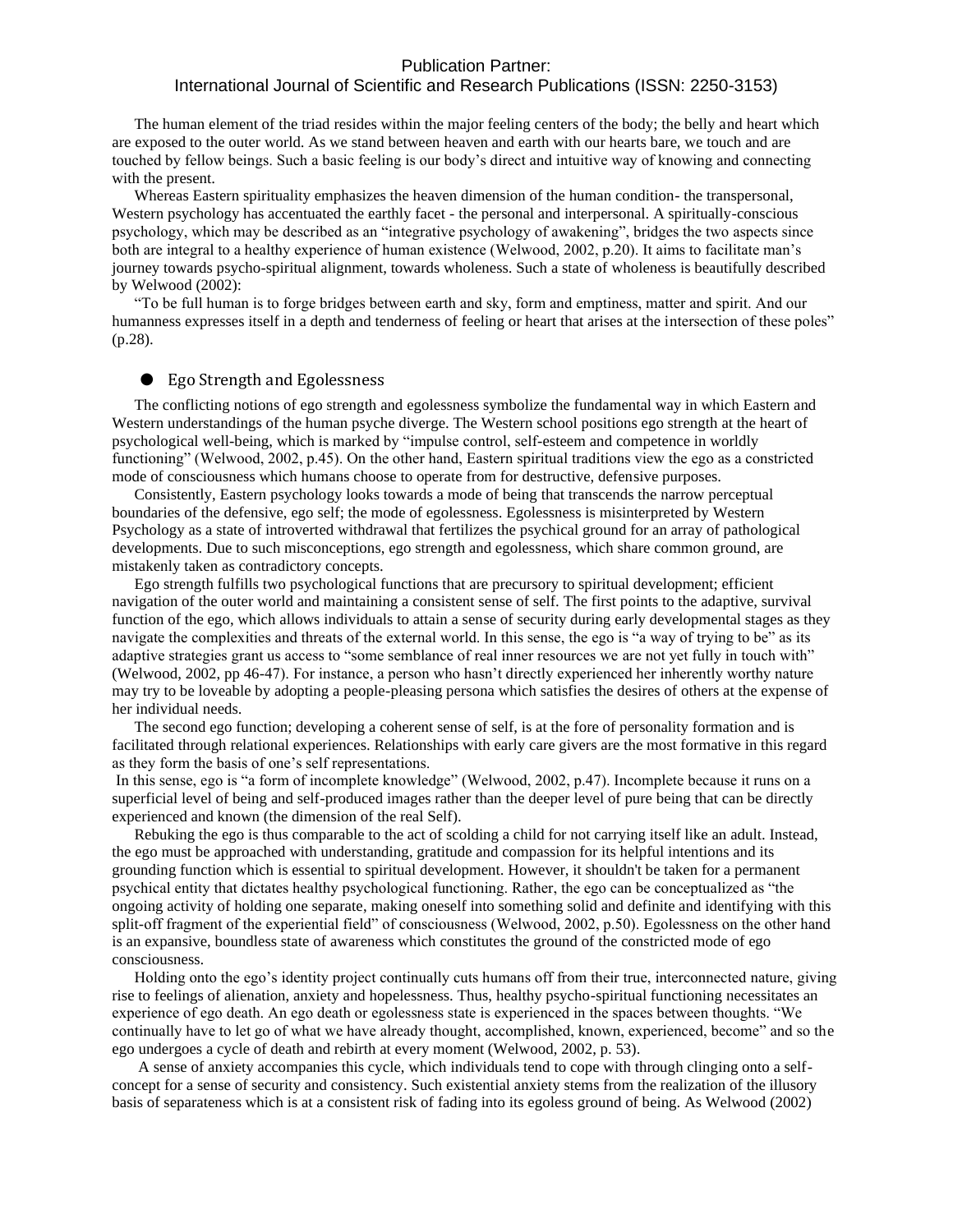# International Journal of Scientific and Research Publications (ISSN: 2250-3153)

articulated "ego contains at its very core a panic about egolessness, an anxious reaction to the unconditional openness that underlies each moment of consciousness" (p.53).

Pointing to the peaceful cohabitation of ego and egolessness as a feature of psycho-spiritual alignment he adds: "Understanding egolessness as the open hand out of which the clenched fist of ego forms helps us see that it poses no real threat to our existence or effective functioning in the world. A fist may be useful for some purposes, but in the long run we can do a lot more with an open hand. And in the end, it is only egoless awareness that allows us to face and accept death in all its forms. Recognizing ego death as an integral, recurring aspect of life makes it possible to overcome our fear of letting go. When we are not so driven to prove, justify, defend, or immortalize our bounded self, we can breathe more deeply, appreciate death as a renewing element within the larger circle of life, and embrace reality in all the forms in which it presents itself" (p.54).

#### <span id="page-21-0"></span>● Feelings Versus Emotions

Differentiating the terms 'feeling' and 'emotion' can illuminate the different psychological responses that egocentric and egoless states of consciousness promote (Fossella, 2011). Feeling describes an intuitive intelligence: "the body's direct, holistic, intuitive way of knowing and responding, which is highly attuned and intelligent" (Fossella, 2011, p.11). Emotionality, on the other hand, refers to a reactivity that usually involves a fixation on a story about the basic feeling. So, for example, instead of focusing on the feeling of anger, a person might get caught up in a story like 'I am a victim'. So, in an ego-centric mode, a person indulges in the story surrounding the feeling, while in a state of egolessness, the person nakedly and fearlessly opens himself/herself to the feeling (Fossella, 2011, p.11).

# <span id="page-21-1"></span>**VII. Model of the Person**

*"From a still wider and more comprehensive point of view, universal life itself appears to us as a struggle between multiplicity and unity – a labor and an aspiration towards union"* (Assagioli, 1975, p. 31)

#### <span id="page-21-2"></span>**Model of The Person: A Psychosynthesis Perspective**

Pioneer of transpersonal psychology and founder of Psychosynthesis, Roberto Assagioli, posited a personality model that's divided into four different levels of unconsciousness; the lower, middle, higher and collective unconscious (Mathers, 1986). Given that the unconscious is conscious of all things at all times, and it is the conscious self that is unconscious of the unconscious as physicist Amit Goswami (1995) pointed out, such personality structure is deemed fit.



FIGURE 1.1

Firman & Gila (2010, p.13)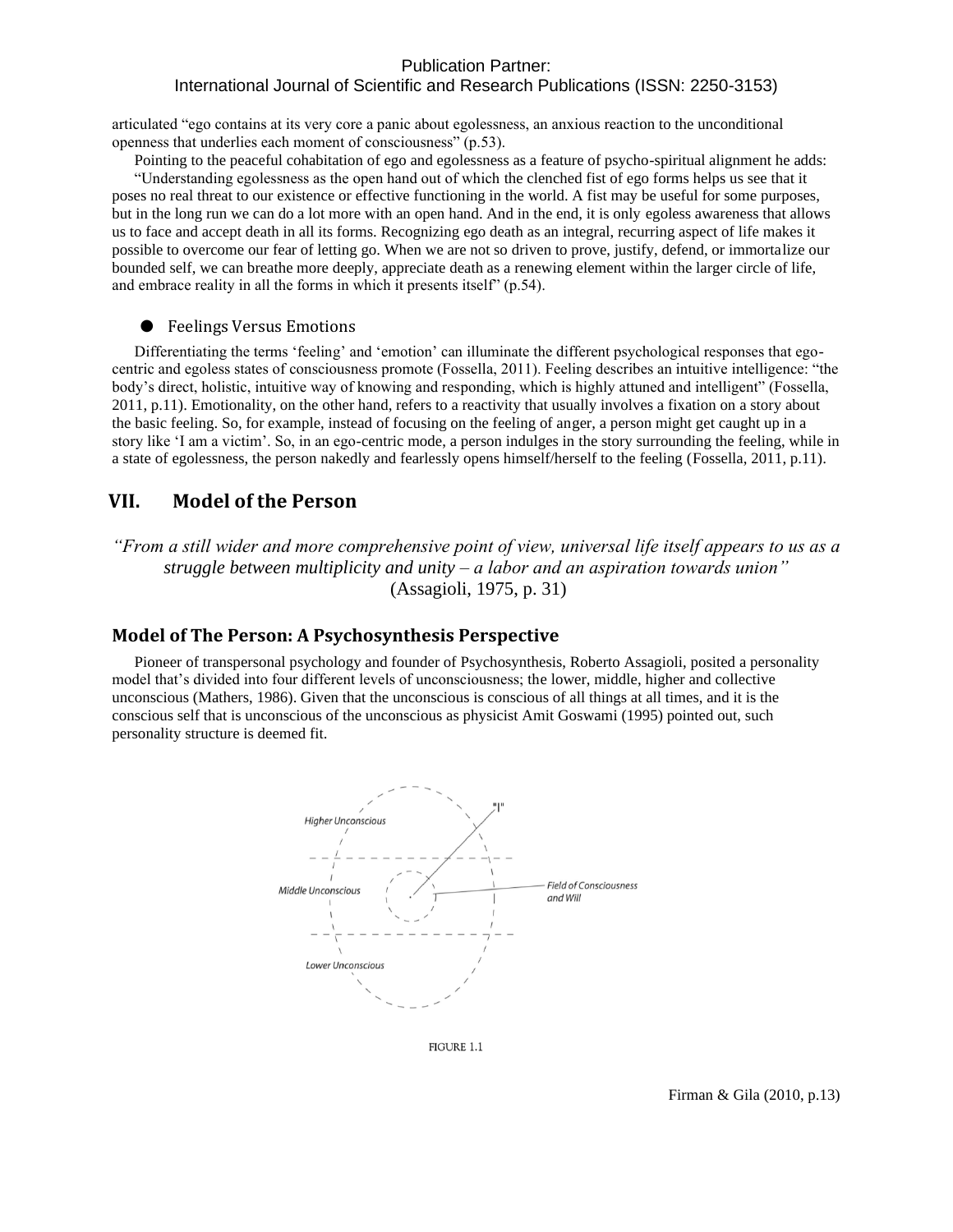Similar to Freud's unconscious, according to Psychosynthesis theory, the lower unconscious is the realm of repressed instinctual drives and past information such as childhood events (Mathers, 1986). The middle unconscious entails psychic material that is just below the immediate level of awareness which can be readily called into consciousness. The field of consciousness and will points to our present moment awareness and our capacity for choice. The contents of consciousness comprise our bodily sensations, emotions and thoughts (Mathers, 1986). Accordingly, the personality functions through three primary dimensions: the physical, emotional and mental. Special importance is given to the body which is co-present and fully engaged at all levels of human experience. Moreover, the 'I' or personal self (small "s") represents the "center of pure awareness and will, independent of any content of consciousness": "it is the 'who' that each person is, beyond the content of an individual life" (Firman, 2007, p.9).

The higher unconscious is the domain of creativity where higher thoughts, feelings and experiences such as beauty, love and imagination reside. The higher unconscious signifies the individual's potentiality and unique purpose. Moreover, the diagram presented above is a modified version of the original, which had the transpersonal Self placed at the vertex of the higher unconscious, at the border between the transpersonal and the universal (Firman & Gila, 2010). In this updated version, the Self (capital "S") is not depicted at all since it is understood to be the very ground of being from which the 'I' emanates (Firman, 2007). Moreover, the outer dotted line represents the collective unconscious which carries the heritage of mankind's evolution which includes ancestral myths and symbols (Mathers, 1986). This suggests that the individual is connected to the larger universe on a transpersonal and a collective, archetypal level as well.

#### <span id="page-22-0"></span>**I, Self and the Will**

The 'I' or personal self (small "s") is what anchors and guides the individual in the face of inner chaos, trauma and wounding (Firman, 2007). 'I''s primary feature is that it is contentless. As 'I', one has insight into all content, but defines itself otherwise. The key to experiencing the 'I' mode of being is the disidentification process which involves a conscious introspection of one's thoughts, emotions and sensations. Such self-observation generates an effortless and inevitable sense of disidentification from the contents of one's consciousness and crystallizes the permanence, steadiness and autonomy of one's inner observer; one's 'I'. This process can be referred to as the ''I' am more' practice which may look something like this: I have this personal history, but I am more than that history, or, I have a tired body, but I am more than that body.

'I' can be described as the center of pure awareness and will (Firman, 2007). Awareness and will share a reciprocal and iterative dynamic, since it is the capacity for choice that "makes us conscious of the experiences that we choose" and an expanded awareness that accentuates our points of choice (Goswami, 1995, p.113).

'I' projects from the grounding of being which is described as the Self. In explaining the relationship between I and Self, Firman and Gila state (2010): "If 'I' is loving, empathic, transcendent-immanent spirit, it would rather seem that the source of 'I' must be a greater or deeper loving, empathic, transcendent immanent Spirit (capital "S"). Thus, we may assume logically that Self is simply a more profound empathic transcendence-immanence than 'I'" (p.26).

As the individual ventures through life in the personal realm of existence, it is guided by the Self, that subtle, steady internal voice that is often experienced as something beyond oneself that has a "strong and compelling pull of inner authority" (Firman, 2007, p.15). The Self can be described as "pure essential beingness", a spring of eternal wisdom, altruistic love, spiritual empathy, that transcends all personas, conditionings and experiences (Whimore, 1986, p.22). Our vitalizing relation with Self is not exclusive to "any particular experience or state of consciousness but holds us in being so that we may engage experiences throughout our entire experiential range" (Firman & Gila, 2010, p.26). In other words, Self holds one unconditionally.

The following metaphor has been utilized to describe the relationship between 'I' and Self: "I is the conductor of the orchestra, Self the composer of the music, and of course, the musicians are the subpersonalities, playing a powerful and unique piece of music, in harmony, under direction of I, in service of the inspiration of Self. This, of course, is on a good day. The orchestra may sound like a group of contentious, angry, confused adolescents given loud musical instruments, while I naps and Self moans. And so the need for counseling arises" (Firman, 2011, p.6)

In counseling, facilitating the expansion of clients' awareness, which goes hand in hand with willful doing, should be prioritized in service of harmonizing the orchestra of being. As one grows conscious of the dynamics governing his/her inner world; the subpersonalities that possess distinct drives; the feelings that were fertilized during childhood; the urges raised by past conditioning, one remains grounded in 'I' (Firman, 2007). Such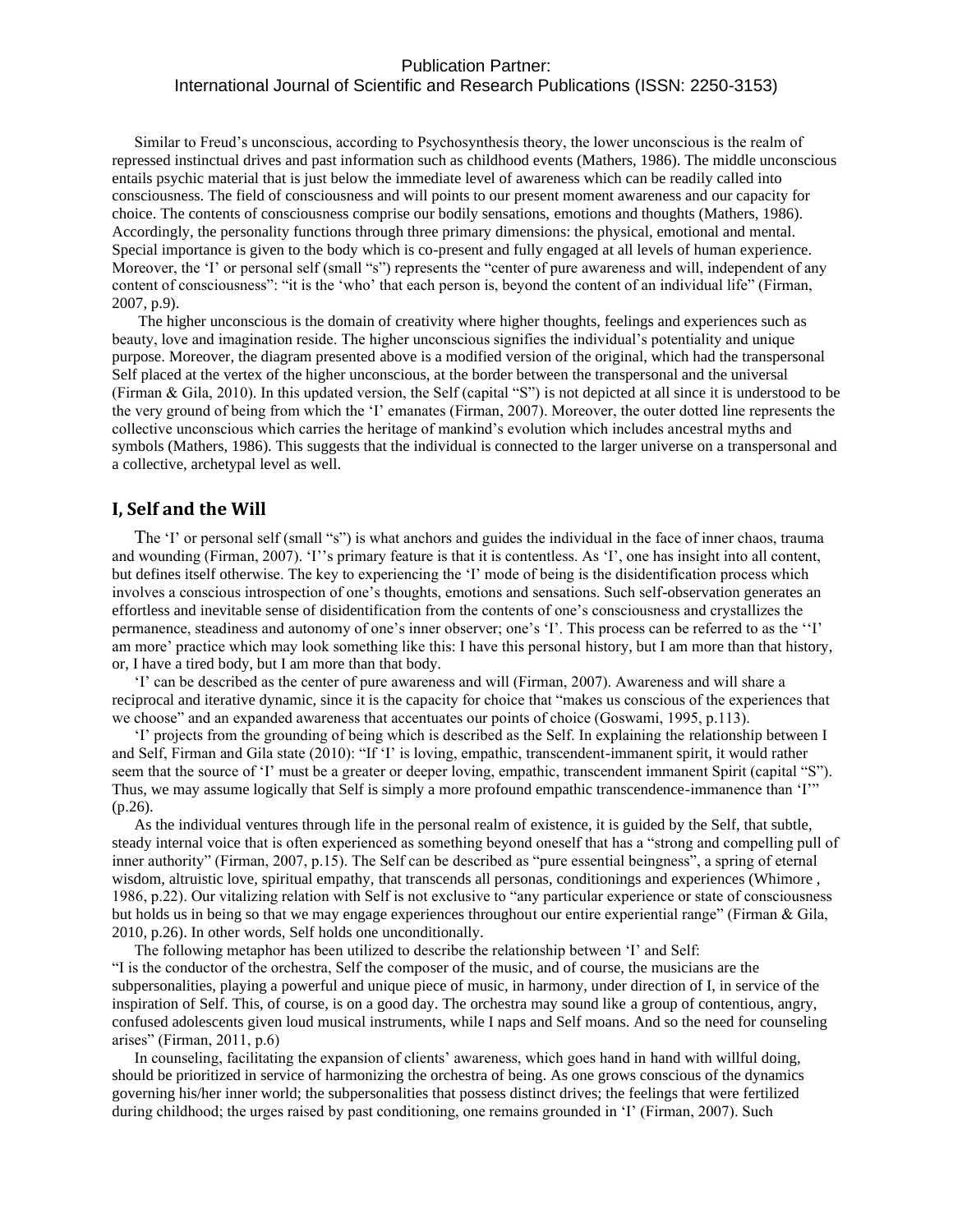# International Journal of Scientific and Research Publications (ISSN: 2250-3153)

awareness has to translate into willful action that brings one closer to living in alignment with his/her guiding values and purpose. As Firman articulated (2011):

"It is not enough to be aware. It is not enough, even, to know why (historically, causally). It is enough to have choice and to continue to fine tune oneself as a willer until the life lived is one that is resonant with the deepest purpose, meaning and values of the client, in that individual's most centered, internally unified Self" (p.7).

#### <span id="page-23-0"></span>**Subpersonalities**

Subpersonalities, commonly referred to as ego states, are parts of the self that perform distinct roles, have specific characteristics and distinguishable behaviors that unconsciously guide one's navigation of the outside world (Firman & Russell, 1992). It is the ego, or incomplete knowledge of the self, that provides the ground for the fragmentation of subpersonalities.

Such limited knowledge is derived from early childhood and what has been described as primal wounding in which one's sense of self is violated by misattuned or abusive caretaking. As Firman & Gila, (2010, p.19) explain:

"All such wounding involves a breaking of the empathic relationships by which we know ourselves as human beings; it creates an experience in which we know ourselves not as intrinsically valuable human persons, but instead as non-persons or objects. In these moments we feel ourselves to be "It's rather than "Thou"s, to use Martin Buber's (1958) terms". This drives one to disown the aspects of the self and experience that raised the potential of nonexistence. Such repression aims to foster a personality that can survive an unempathetic environment and unconsciously engenders basic human dis-ease (Firman & Gila, 2010). The survival personality is basically one's shattered self-empathy; a diminishment of one's authentic experience of self, the world and the divine. Moreover, subpersonalities can also be shaped by genetic, cultural and social factors that affect one's course of development.

Subpersonalities are usually oppositional in nature, behaving in a contradictory manner with clashing traits. For instance, all the following subpersonalities can exist in one person: the confident businessman, the anxious father and the rebellious teenager. Problems arise when one identifies with only certain aspects of the self, rendering him/her victim to conflicting unconscious forces (Lacey, 2006).

There's a higher quality that underlies the depths of each subpersonality, regardless of the manifested behavior (Lombard, 2017). The Self's higher qualities such as love, compassion and courage are of a transpersonal, universal and perennial essence. However, these qualities are often contorted when activated through a subpersonality. The aim is not to suppress or obliterate any subpersonality behavior but is rather to restore its higher quality and activate it in a constructive and integrative manner. This allows the authentic personality to be expressed. With less energy expended on managing the conflicting personalities, one is able to effortlessly access creative material and intuitions that can be readily vitalized by his/her autonomous 'I' that is mentored by the Self (Lombard, 2017).

#### <span id="page-23-1"></span>**Authentic Unifying Center**

The authentic unifying center is an internal or external holding environment that facilitates what Winnicott (1987) termed "continuity of being" or what Rogers (1980) describes as "personhood". External unifying centers can be anyone or anything, such as a friend, stranger, artwork, tree or sport, whose presence provides one with a sense of holding, understanding, compassion and love. This is analogous to Kohut's notion of the mirroring selfobject.

The fact that various things can serve as unifying centers pertains to the notion that Self is the ground of being and the ultimate source of altruistic love and spiritual empathy, that is distinct from, yet manifests through, any specific unifying center (Firman, Gila, 2010).

The external object's empathetic presence can become a center that allows one to integrate his/her subpersonalities to a coherent sense of identity and self-expression. This cohesive sense of self or 'I' am-ness allows one to be unconditionally present for all kinds of experiences including the joyful and the painful, the extraordinary and the mundane (Firman, Gila, 2010). External unifying centers nurture internal unifying centers within the empathy receiver that enable him/her to perform the same functions independently (Firman, Gila, 2002).

The unifying centers' interfacing with the Self is comprehensively explained by Firman and Gila (2010):

"The unifying centers are a "true link" with Self that allows a sense of I- amness to blossom. And with the blossoming of "I" the individual can include all the unfolding layers of personality into an authentic expression of "I." It is ultimately Self who is present to the person via all the unifying centers, be they people, places, or things, both inner and outer" (p.38).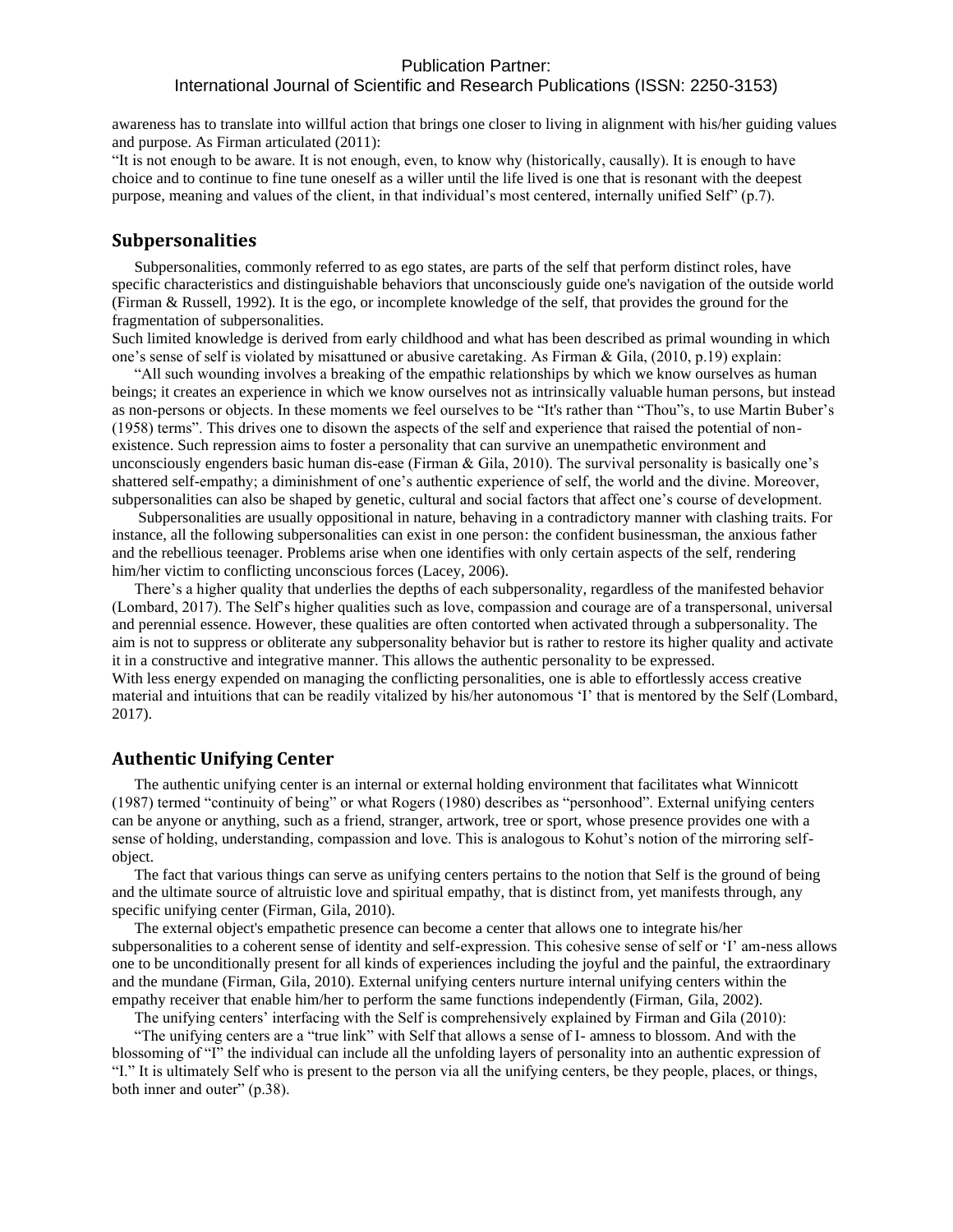International Journal of Scientific and Research Publications (ISSN: 2250-3153)

Hence, both internal and external authentic unifying centers facilitate self-realization: a dialogue between the will of the 'I' and the will of the Self. Again, the realization of Self is accessible to any person in the now, regardless of their psycho-spiritual developmental stage. The path of self-realization enhances our awareness of the choices and potentials that we can willfully harness to live in alignment with our deeper essence and purpose (Firman, Gila, 2010).

# <span id="page-24-0"></span>**VIII. Spiritually-Conscious Psychotherapy**

*"The therapist must lay aside diagnosis, cease making prognosis, give up the temptation to guide, and ultimately put aside self in order to enter the client's world— a dying to self for the other"* Firman and Gila (2010, p.59)

#### <span id="page-24-1"></span>**Mission**

Spiritually-Conscious psychotherapy aims to facilitate what Assogioli termed psychosynthesis: to synthesize, the various facets of the individual's personality around a personal center and, later, to achieve better synthesis between the personal self or 'I' and the transpersonal Self (Whitmore, 2014). In simpler terms, it aims to nurture the development of a harmonious, integrated personality and the realization of one's divine essence and higher purpose.

Psychosynthesis can take different forms in different people, accordingly, spiritually-conscious psychotherapy is meant to help clients envision and fulfill their personalized versions of psycho-spiritual health (Whitmore, 2014).

# <span id="page-24-3"></span><span id="page-24-2"></span>**Spiritually-Conscious Psychotherapist: Core Qualities and Functions**

#### A. Bifocal vision

A bifocal vision allows the therapist to attend to an expansive scope of human experience including the complexities of early development and primal wounding; the encounter with existential identity, agency and accountability; the peaks of creative, intuitive and transcendental experiences, and the quest for existential meaning and purpose (Firman and Gila, 2002). None of these substantial facets of experience should be reduced to the other as each has its own place within the whole.

Regardless of the experience that may be encountered, and the developmental stage that may be navigated, the multi-dimensionality and uniqueness of each client is valued by the spiritually-conscious therapist (Firman and Gila, 2002). It follows that pathological manifestations are seen as psychological obstacles that are encountered by the client's Self on its path towards actualizing its higher purpose (Whitmore, 2014). Therefore, the client's presenting problems are trusted to envelop a creative potentiality that can offer opportunities for change and evolution and are not merely perceived as products of childhood conditioning (Whitmore, 2014). Hence, they are not symptoms that the therapist aims to cure, rather, they are awakenings that the therapist strives to work through with the client.

#### <span id="page-24-4"></span>B. External Unifying Center

The spiritually-conscious therapist aims to function as an external unifying center through providing a holding container that's inclusive of both the dark and light within the client (Whitmore, 2014). The therapist must continue to serve as an external unifying center so that the client is able to cultivate and sustain his/her own internal unifying center. In doing so, the therapist will mirror the 'I'-Self relationship to the client through exhibiting empathetic, unconditional presence and thereby assure the client that he/she is inherently valuable and is more than his/her pathology.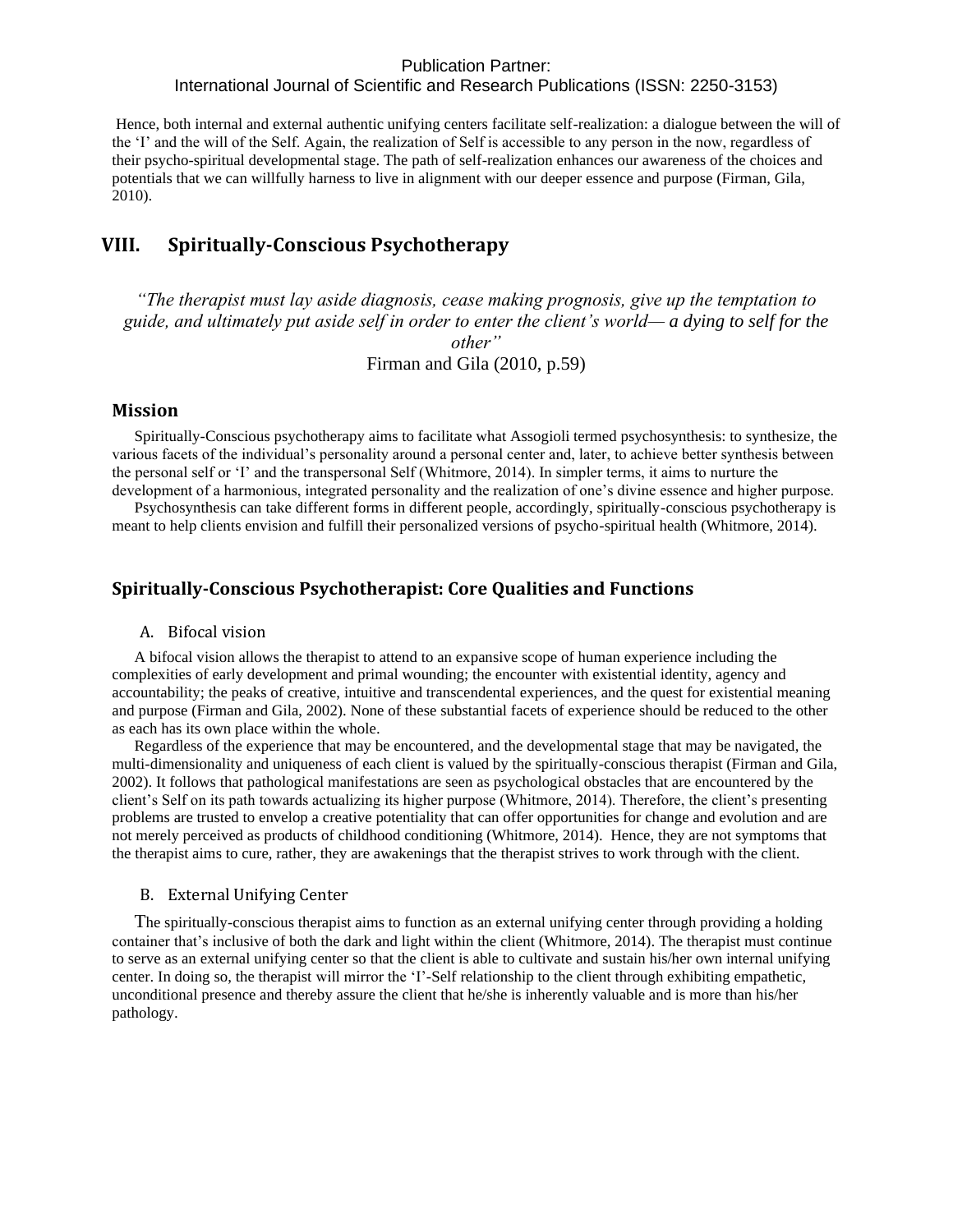# International Journal of Scientific and Research Publications (ISSN: 2250-3153)

#### <span id="page-25-0"></span>**The How of Unconditional Presence**

The key to uniting the 'I' with the Self is the experience of unconditional presence that is first facilitated interpersonally and then intrapersonally. In this section, the notion of unconditional presence is deconstructed and restructured into practical guidelines.

#### <span id="page-25-1"></span>A. Embrace the state of not-knowing

Rather than striving to fit a client's experience within a certain frame of knowledge, the therapist should aim to practice unconditional presence and to therefore assist the client in being with all aspects of his/her own experience, even those that don't fit within the therapist's acquired scope of interpretation. At the end of the day, a therapist's knowledge represents a set of boxes constituting ideas or beliefs about reality- not reality itself. However, human experience is limitless and cannot be boxed.

The therapeutic encounter, like any other vulnerable meeting of two human beings, is suffused with "mystery, surprise and unpredictable turns" (Welwood, 2002, p.129). To access his/her intuitive healing wisdom, the therapist must grant himself/herself permission to not know, so that he/she can meet whatever arises "freshly, without holding any fixed idea about what it means or how it should unfold '' (Welwood, 2002, p. 128). Such authentic presence invites a deeper mode of attunement and stillness to the practice.

#### <span id="page-25-2"></span>B. Befriend your own flaws

Identifying with only idealized qualities such as purity, goodness and enlightenment inhibits the mode of unconditional presence as it screens out other aspects of the therapist's being. Thus, therapists should not hesitate to reveal their flawed nature, rather, they should befriend their mere humanity. A lack of pretense and an openness to all aspects of one's own being facilitates the therapist's fluid, egoless presence.

You may wonder then, how can a therapist provide unconditional positive regard if they are not to conceal their imperfect feelings of anger, jealousy or disappointment, etc.?

This requires an experiential knowledge of the basic goodness of human nature which can be easily facilitated by the practice of meditation. Buddhist teachings suggest that basic goodness is not analogous to morality, rather, it refers to the primordial essence of humans that is "unconditionally wholesome because it is intrinsically attuned to reality" (Welwood, 2002, p.147). It follows that evilness stems from people's ignorance of the basic wholesomeness of their intrinsic nature. Such basic goodness transcends traditional concepts of good and bad as well as conditioned personality and behavior. Connecting to the clients' basic goodness; that "underlying, often hidden, longing and will to be who they are and meet life fully- not just as an ideal or as positive thinking but as a living reality", allows therapists to make contact with the clients' inherently healthy core (Welwood, 2002, p.149-150).

The provision of unconditional love isn't limited to the expression of sentimentality, rather, as implied by the Buddihst concept of loving kindness, it is a "quality of allowing and welcoming human beings and their experience" (Welwood, 2002, p.148). So, therapists do not need to convince themselves or their clients of their own goodness. Additionally, if therapists experience negative feelings towards aspects of their client's personalities or behaviors, they need not feel guilty nor hypocritical. That is, unconditional love does not necessitate liking the client's personality, rather, it involves providing them with a holding environment in which they can unconditionally be and be with themselves. The less effort invested by therapists into forcing a certain emotion, the more they can be themselves, the more they can be with their clients and let their clients be themselves.

#### <span id="page-25-3"></span>C. Therapists do not create, they facilitate.

Therapists cannot claim client's psycho-spiritual developments as their own. Like a midwife, therapists coach nature, "when the baby is born, there is no question to whom it belongs" (Johanson & Kurtz, 1991, p.57). Through their unconditional presence, therapists facilitate the client's realization and actualization of their own essential, divine Self that holds the ultimate guiding wisdom. Thus, therapists should allow themselves to be guided by their clients just as much as they tend to guide them. As Johanson & Kurtz (1991) beautifully expressed: "The therapist is blessed by being a witness, by carrying the water, by celebrating the new birth" (p.58).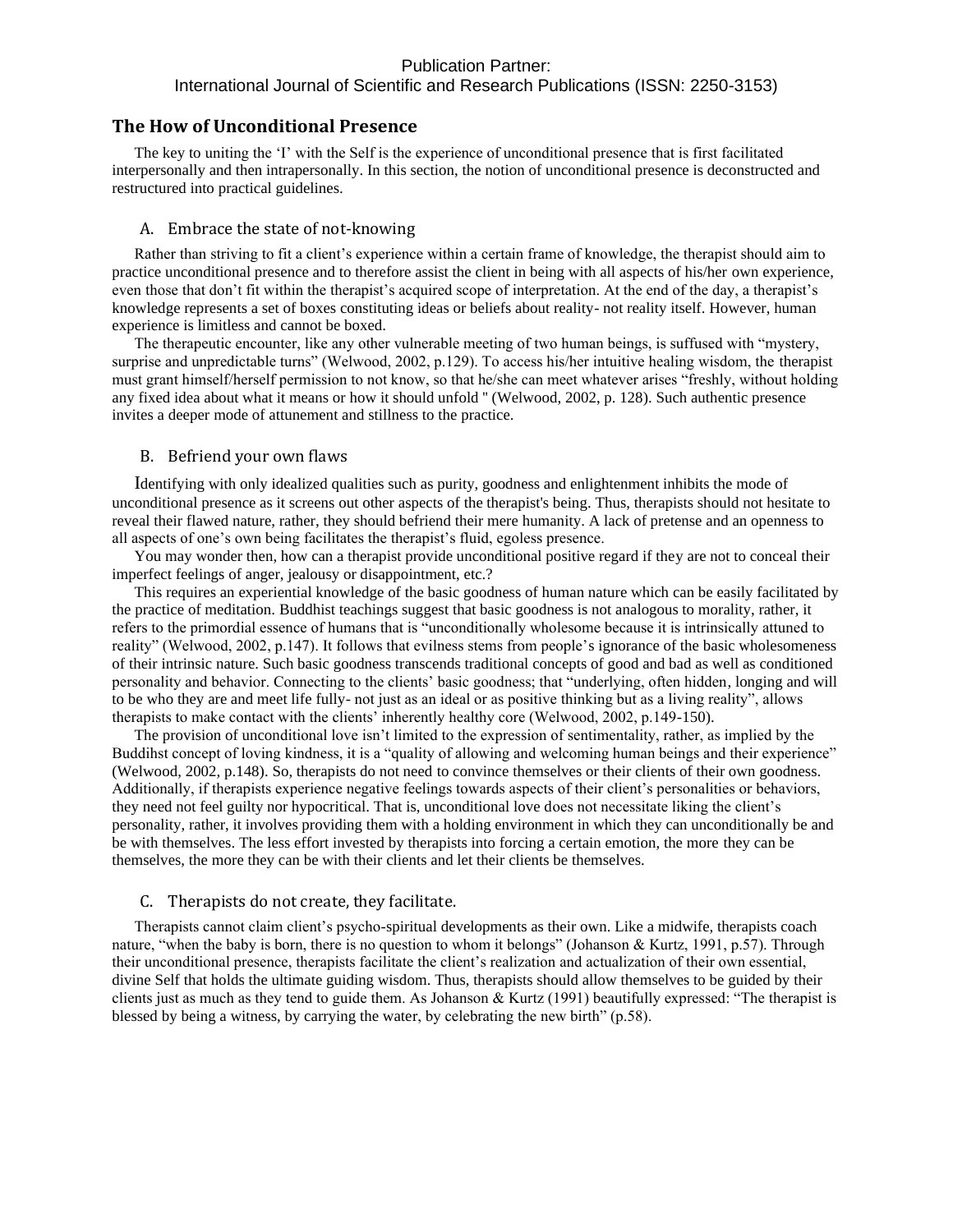# <span id="page-26-0"></span>**IX. Closing: It All Comes Down to Love**

*"We seem to sense that – whether we conceive it as a divine Being or as a cosmic energy – the Spirit working upon and within all creation is shaping it into order, harmony, and beauty, uniting all beings (some willing but the majority as yet blind and rebellious) with each other through links of [love"](https://kennethsorensen.dk/en/glossary/love/)*

#### (Assagioli, 1975, p. 31)

The process of creating this work led me to one simple yet profound conclusion: love is the ultimate cure. Thus, a healthcare system that lacks heart is incapable of facilitating an authentic state of wellbeing.

Welwood (2002) describes the heart as "a direct presence that allows a complete attunement with reality" (p.146). In this context, the heart is analogous to the concepts of non-local mind or consciousness. The heart exhibits a bidirectional movement; inwards through "receptive letting in or letting be and active going out to meet or be with" (Welwood, 2002, p.146). Though we can assert this knowledge intuitively and experientially, we now have the means to validate it empirically through post-materialist scientific research.

For instance, the literature presented on the healing power of intentions demonstrates both the receptive and directive functions of the practitioner's heart who allows himself/herself to tap into their essential state of abundant, loving being and to affect their patients' bodies restoratively on levels that can be empirically measured.

The narratives of the cancer warriors whom Dr. Rijjke interviewed led us to similar conclusions. In the absence of effective medical treatments for their states of disease, they were able to attain a state of wellbeing through choosing to operate from the space of the heart. That is, they receptively welcomed the freedom and autonomy that their expansive states of contentless awareness granted them.

Such insights emphasize the need for a spiritually-conscious psychology that attends to all dimensions of personality and being; physical, emotional and mental; personal, interpersonal and transpersonal. Spirituallyconscious psychotherapy aims to oil the heart's doors so that it can smoothly open in both directions. That is, it enhances the breadth and depth of one's awareness, allowing one to operate from their essential, contentless state of being which emanates from the divine and infinitely loving Self that connects one to all other I's. One is then able to extend unconditional presence and to one's varied states, experiences and fellow beings. Such expansion of consciousness is facilitated by the practitioner's open heart whose spiritual empathy is internalized.

I have been lucky to experience such heart-opening with my current therapist who I have been seeing for the past three years. I saw myself, her and our sacred relationship in the words that I read and wrote as I worked on this thesis. I hope to one day extend the same unconditional compassion, acceptance and presence to my future psychotherapy clients.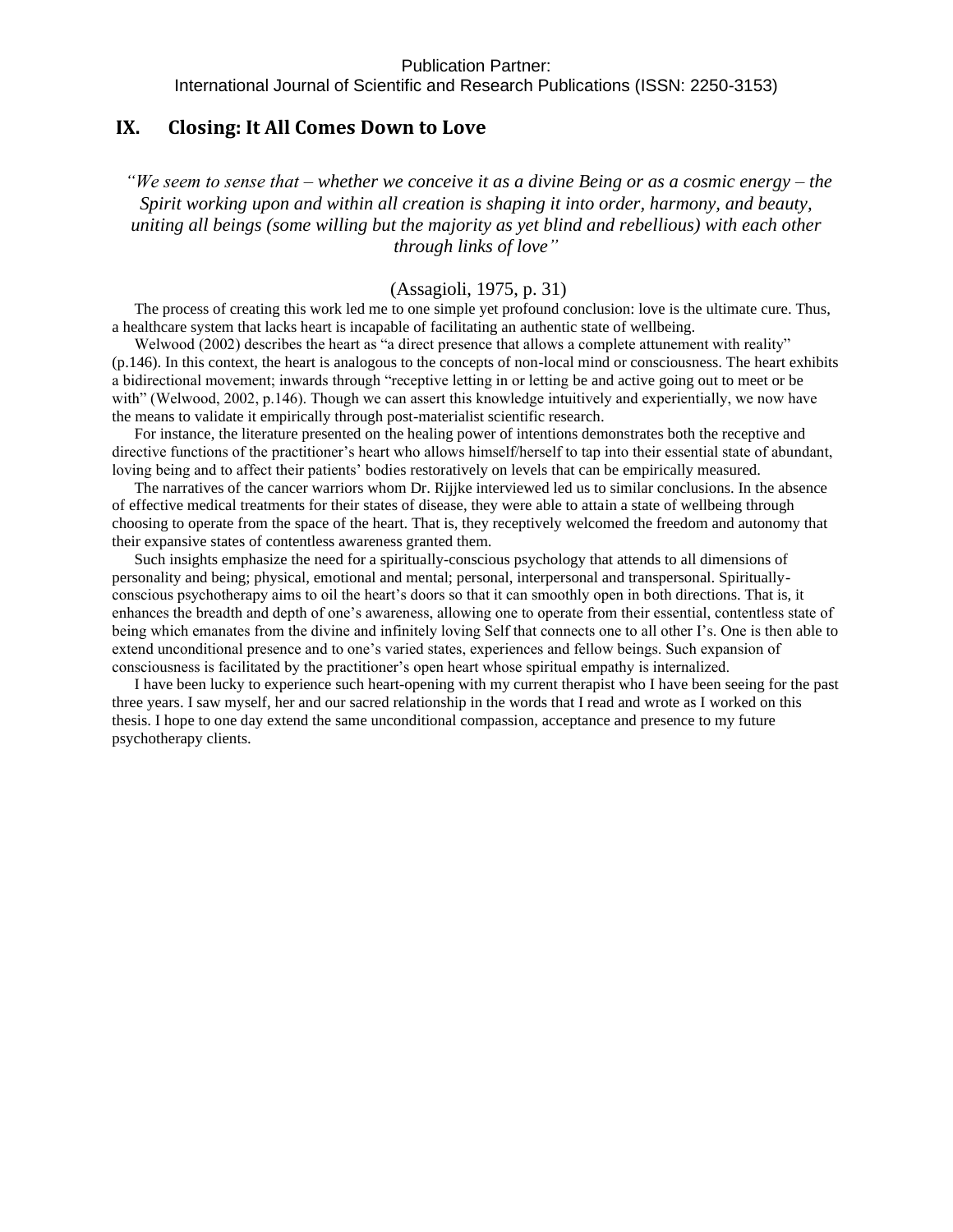# References

Achterberg, J. (2002). Imagery in healing: Shamanism and modern medicine. Shambhala Publications.

- Achterberg, J., Cooke, K., Richards, T., Standish, L. J., Kozak, L., & Lake, J. (2005). Evidence for correlations between distant intentionality and brain function in recipients: A functional magnetic resonance imaging analysis. Journal of Alternative & Complementary Medicine: Research on Paradigm, Practice, and Policy, 11(6), 965-971.
- Achterberg, J., Dossey, B. M., & Kolkmeier, L. (1994). Rituals of healing: Using imagery for health and wellness. Bantam.
- Ader, R., & Cohen, N. (1982). Behaviorally conditioned immunosuppression and murine systemic lupus erythematosus. Science, 215(4539), 1534-1536.
- Airosa, F., Falkenberg, T., Öhlén, G., & Arman, M. (2013). Tactile massage or healing touch: caring touch for patients in emergency care–A qualitative study. European Journal of Integrative Medicine, 5(4), 374-381.
- Alivia, M., Guadagni, P., & Di Sarsina, P. R. (2011). Towards salutogenesis in the development of personalised and preventive healthcare. EPMA Journal, 2(4), 381-384.
- Amarasingam, A. (2009). New age spirituality, quantum mysticism and self-psychology: changing ourselves from the inside out. Mental Health, Religion and Culture, 12(3), 277-287. <https://doi.org/10.1080/13674670802500817>
- Ammerman, N. (2013). Sacred stories, spiritual tribes: Finding religion in everyday life. New York, NY: Oxford University Press.<http://dx.doi.org/10.1093/acprof:oso/9780199896448.001.0001>
- Antonovsky, A. (1979). Health, stress, and coping. New perspectives on mental and physical well-being, 12- 37.
- Antonovsky, A. (1987). Unraveling the mystery of health: How people manage stress and stay well. Josseybass.
- Antonovsky, A. (1996). The salutogenic model as a theory to guide health promotion. Health promotion international, 11(1), 11-18.
- Assagioli, R., & Psychosynthesis Research Foundation. (1975). Psychosynthesis: A manual of principles and techniques. London: Turnstone Books.
- Barušs, I., & Mossbridge, J. (2017). Transcendent mind: Rethinking the science of consciousness. American Psychological Association. [https://doi-org.tc.idm.oclc.org/10.1037/15957-000](https://psycnet-apa-org.tc.idm.oclc.org/doi/10.1037/15957-000)
- Benedetti, F. (2008-10-16). Placebo Effects: Understanding the mechanisms in health and disease: Oxford University Press.
- Bengston, W. (2010). The energy cure: Unraveling the mystery of hands-on healing. Sounds True.
- Bengston, W. F. (2012). Spirituality, connection, and healing with intent: Some reflections on cancer experiments on laboratory mice. Oxford Handbook of Spirituality and Psychology, 548-557.
- Bengston, W. F., & Krinsley, D. (2000). The effect of the "laying on of hands" on transplanted breast cancer in mice. Journal of Scientific Exploration, 14(3), 353-364.
- Bengston, W. F., & Moga, M. (2007). Resonance, placebo effects, and type II errors: Some implications from healing research for experimental methods. The Journal of Alternative and Complementary Medicine, 13(3), 317-328.
- Bowlby, J. (1988b). A secure base: Parent-child attachment and healthy human develop-ment. New York, NY: Basic Books.
- Braud, W. (2003). Distant mental influence: Its contributions to science, healing, and human interactions. Hampton Roads Publishing.
- Braud, W. G. (2000). Wellness implications of retroactive intentional influence: Exploring an outrageous hypothesis. Alternative Therapies in Health and Medicine, 6(1), 37-48.
- Bruce, Steve. (2002) God is Dead: Secularization in the West. Oxford: Blackwell Publishers.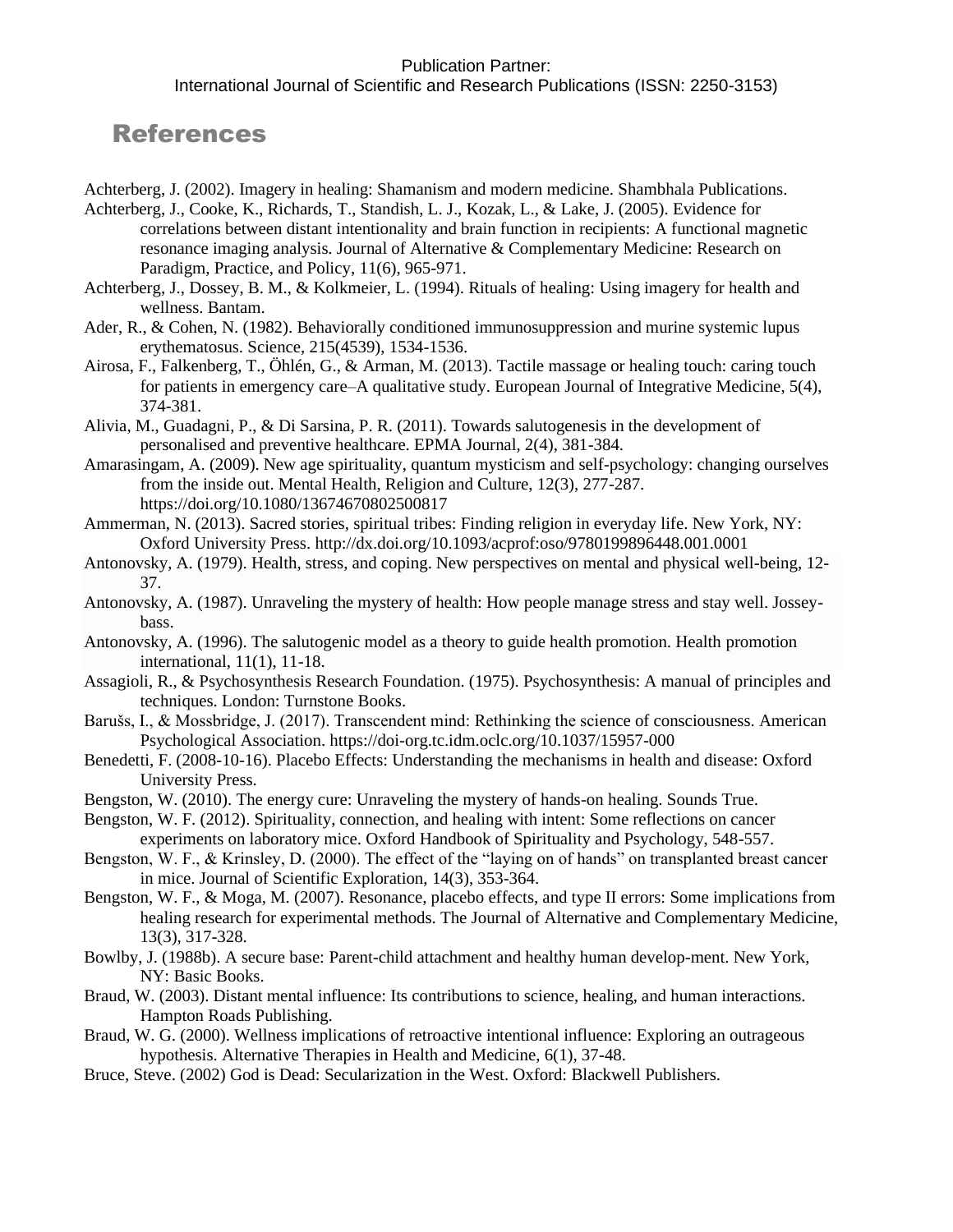- Buber, M. (1958). The I-thou theme, contemporary psychotherapy, and psychodrama. Pastoral Psychology, 9(5), 57-58.
- Carvalho, C., Caetano, J. M., Cunha, L., Rebouta, P., Kaptchuk, T. J., & Kirsch, I. (2016). Open-label placebo treatment in chronic low back pain: a randomized controlled trial. Pain, 157(12), 2766.
- Cassell, E. (2004). The nature of suffering and the goals of medicine. New York, NY: Oxford University Press[. http://dx.doi.org/10.1093/acprof:oso/9780195156164.001.0001](http://dx.doi.org/10.1093/acprof:oso/9780195156164.001.0001)
- Cataldo, L. M. (2007). Religious experience and the transformation of narcissism: Kohutian theory and the life of St. Francis of Assisi. Journal of religion and health, 46(4), 527-540. <http://dx.doi.org/10.1007/s10943-007-9116-3>
- Costello, P. C. (2013). Attachment-based psychotherapy: Helping patients develop adaptive capacities. Washington, DC: American Psychological Association.
- Crane, G. S. (2016). Harnessing the Placebo Effect: A New Model for Mind-Body Healing Mechanisms. International Journal of Transpersonal Studies, 35(1).
- Czerniak, E., & Davidson, M. (2012). Placebo, a historical perspective. European Neuropsychopharmacology, 22, 770-774.
- de Souza, M. 2009. Spirituality and well-being. International Journal of Children's Spirituality 14, no. 3: 181– 4.
- Dossey, L. (1999). Reinventing medicine: Beyond mind-body to a new era of healing. San Francisco: HarperSanFrancisco.
- Dossey, L. (2016a). Telecebo: beyond placebo to an expanded concept of healing. Explore: The Journal of Science and Healing, 1(12), 1-12.
- Dossey, L. (2016b). Brains and beyond: the unfolding vision of health and healing. Explore (NY), 12(5), 314- 2.
- Firman, D. (2007). A transpersonal orientation: Psychosynthesis in the counselor's office.
- Firman, D. (2011). Transpersonal psychology: An introduction to psychosynthesis. https://bit.ly/3m6HUME
- Firman, J., & Gila, A. (2002). Psychosynthesis: A psychology of the spirit. ProQuest Ebook Central [https://ebookcentral-proquest-com.tc.idm.oclc.org](https://ebookcentral-proquest-com.tc.idm.oclc.org/)
- Firman, J., & Gila, A. (2010). A psychotherapy of love: Psychosynthesis in practice. ProQuest Ebook Central. [https://ebookcentral-proquest-com.tc.idm.oclc.org](https://ebookcentral-proquest-com.tc.idm.oclc.org/)
- Firman, J., & Russell, A. (1992). What is Psychosynthesis?. The authors.
- Fossella, T. (2011). Human nature, Buddha nature: An interview with John Welwood.Tricycle: The Buddhist Review, 20(3), 43–47, 102–104.
- Foucault, M. (1994). The birth of the clinic: An archaeology of medical perception.New York, NY: Vintage Books. (Original work published 1963)
- Frank, J. D. (1973). Persuasion and healing: A comparative study of psychotherapy, Rev.
- Fries, C. J. (2020). Healing health care: from sick care towards salutogenic healing systems. Social Theory & Health, 18(1), 16-32.
- Gleig, A. (2010). The culture of narcissism revisited: Transformations of narcissism in contemporary psychospirituality. Pastoral psychology, 59(1), 79-91.
- Goebel, M. U., Trebst, A. E., Steiner, J. A. N., Xie, Y. F., Exton, M. S., Frede, S., ... & Schedlowski, M. (2002). Behavioral conditioning of immunosuppression is possible in humans. The FASEB journal, 16(14), 1869-1873.
- Goswami, A. (1995). The self-aware universe: How consciousness creates the material world. Penguin.
- Gronowicz, G. A., Jhaveri, A., Clarke, L. W., Aronow, M. S., & Smith, T. H. (2008). Therapeutic touch stimulates the proliferation of human cells in culture. The Journal of Alternative and Complementary Medicine, 14(3), 233-239.
- Hanh, T.N. (2001). Anger: Wisdom for cooling the flames. New York, NY: RiverheadBooks.
- Hay, D., and R. Nye. 2006. The spirit of the child (revised edition). London: Jessica Kingsley.
- Heidegger, M. (1927/2011). Being and Time (Macquarrie, J., Robinson, E., Trans.). New York, NY: Harper & Row.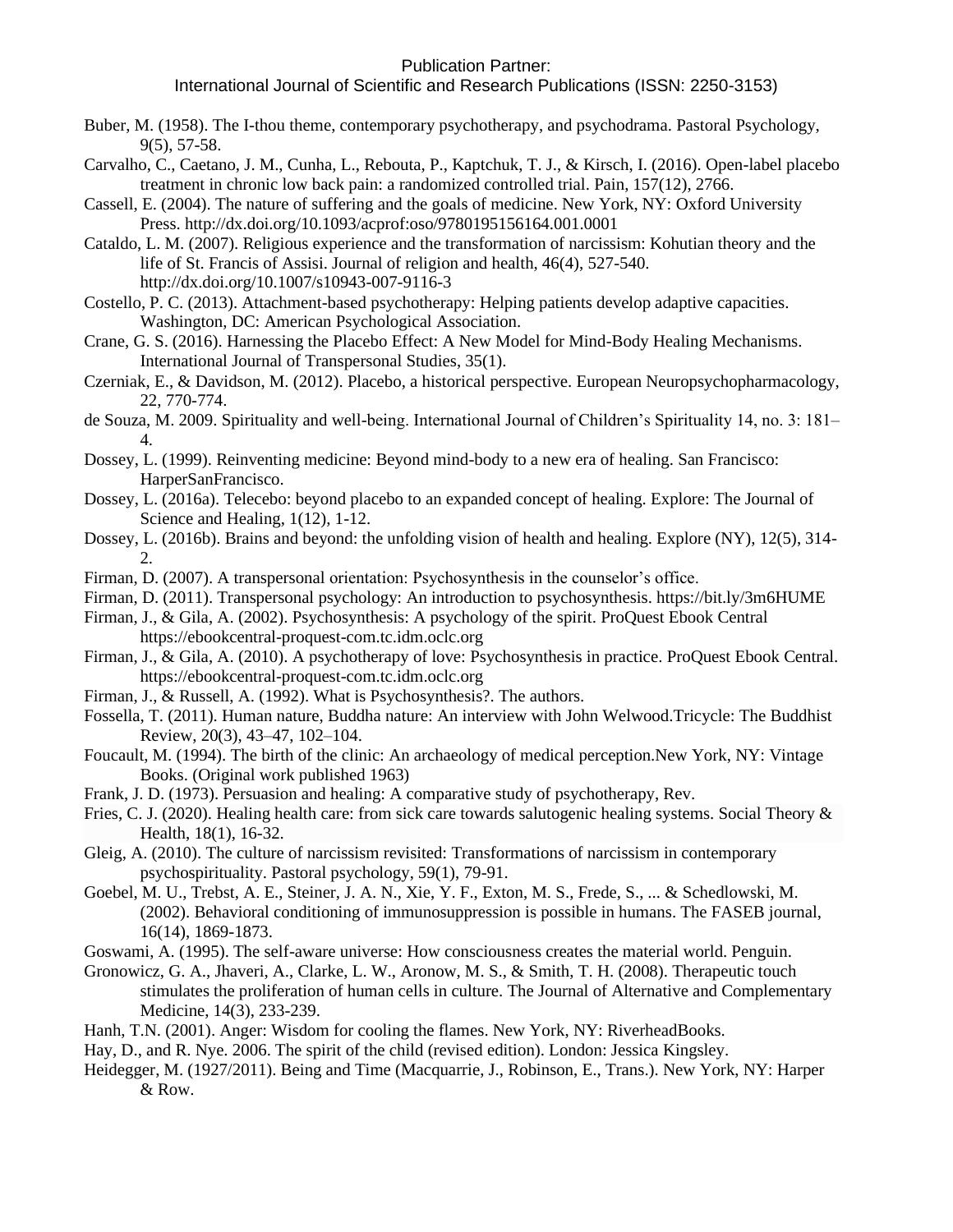- Jankowski, P. J., & Sandage, S. J. (2012). Spiritual dwelling and well-being: The mediating role of differentiation of self in a sample of distressed adults. Mental Health, Religion & Culture, 15(4), 417- 434.
- Johanson, G., & Kurtz, R. (1991). Grace Unfolding. Psychotherapy in the Spirit of the Tao-te ching. New York (Bell Tower) 1991.
- Jones, J.W. (2002). Terror and transformation. New York: Taylor & Francis.
- Jung, C. G. (1973). Memories, dreams, reflections. New York : Pantheon Books
- Jung, C.G. (1953). La gue´rison psychologique (R. Cahen, Trans.). [Psychological healing]. Geneva: Georg et Cie.
- Kaptchuk, T. J., Kelley, J. M., Conboy, L. A., Davis, R. B., Kerr, C. E., Jacobson, E. E., Kirsch, I., Schyner, R. N., Nam, B. H., Nguyen, L. T., Park, M., Rivers, A. L., McManus, C., Kokkotou, E., Drossman, D. A., Goldman, P., & Lembo, A. J. (2008). Components of placebo effect: randomised controlled trial in patients with irritable bowel syndrome. BMJ (Clinical research ed.), 336(7651), 999–1003. https://doi.org/10.1136/bmj.39524.439618.25
- Kleinman, A. (1988). The illness narratives: Suffering, healing, and the human condition. Basic books.
- Klinger, R., Kothe, R., Schmitz, J., Kamping, S., & Flor, H. (2017). Placebo effects of a sham opioid solution: a randomized controlled study in patients with chronic low back pain. Pain, 158(10), 1893–1902. https://doi.org/10.1097/j.pain.0000000000000977
- Kohut, H. (1984). How does analysis cure? In A. Goldberg & P. Stepansky (Eds.), Chicago: University of London Press.
- Kohut, Heinz. 1971. The Analysis of the Self. Vol. 4, The Psychoanalytic Study of the Child. Madison, Conn.: International Universities Press.
- Kohut, Heinz. 1977. The Restoration of the Self. Madison, Conn.: International Universities Press.
- Lacey, K., 2006. Introduction to Psychosynthesis and its Application in Psychotherapy. Wisconsin: VISTAS Online.
- Leibovici, L. (2001). Effects of remote, retroactive intercessory prayer on outcomes in patients with bloodstream infection: randomised controlled trial. Bmj, 323(7327), 1450-1451.
- Lembo, A. J. (2008). Components of placebo effect: randomised controlled trial in patients with irritable bowel syndrome. Bmj, 336(7651), 999-1003.
- Lombard, C. A. (2017). Psychosynthesis: A foundational bridge between psychology and spirituality. Pastoral psychology, 66(4), 461-485.<https://doi.org/10.1007/s11089-017-0753-5>
- Mahoney, A., & Krumrei, E. J. (2012). Questions left unaddressed by religious familism: Is spirituality relevant to nontraditional families? In L. J. Miller (Ed.), Oxford library of psychology. The Oxford handbook of psychology and spirituality (p. 165–181). Oxford University Press. [https://doi.org/10.1093/oxfordhb/9780199729920.013.0011](https://psycnet.apa.org/doi/10.1093/oxfordhb/9780199729920.013.0011)
- Mathers, C. (1986). An Introduction to Psychosynthesis. Bulletin of the Royal College of Psychiatrists, 10(10), 274-276.<https://doi.org/10.1192/S0140078900023087>
- Miller, F. G., Colloca, L., & Kaptchuk, T. J. (2009). The placebo effect: illness and interpersonal healing. Perspectives in biology and medicine, 52(4), 518.
- O'Laoire, S. (1997). An experimental study of the effects of distant, intercessory prayer on self-esteem, anxiety, and depression. Alternative therapies in health and medicine, 3(6), 38-53.
- Open University. (n.d.). Issues in complementary and alternative medicine [online course]. OpenLearn. <https://bit.ly/3cA9w9x>
- Paine, D. R., Sandage, S. J., Ruffing, E. G., & Hill, P. C. (2018). Religious and spiritual salience, well-being, and psychosocial functioning among psychotherapy clients: moderator effects for humility. Journal of religion and health, 57(6), 2398-2415.
- Ponte, D. V., & Schäfer, L. (2013). Carl Gustav Jung, Quantum Physics and the Spiritual Mind: A Mystical Vision of the Twenty-First Century. Behavioral Sciences (2076-328X), 3(4), 601–618. [https://doi](https://doi-org.tc.idm.oclc.org/10.3390/bs3040601)[org.tc.idm.oclc.org/10.3390/bs3040601](https://doi-org.tc.idm.oclc.org/10.3390/bs3040601)
- Reiser, S., Dyck, A., & Curran, W. (1977). Ethics in medicine: historical perspectives and contemporary concerns / edited by Stanley Joel Reiser, Arthur J. Dyck, and William J. Curran. MIT Press.